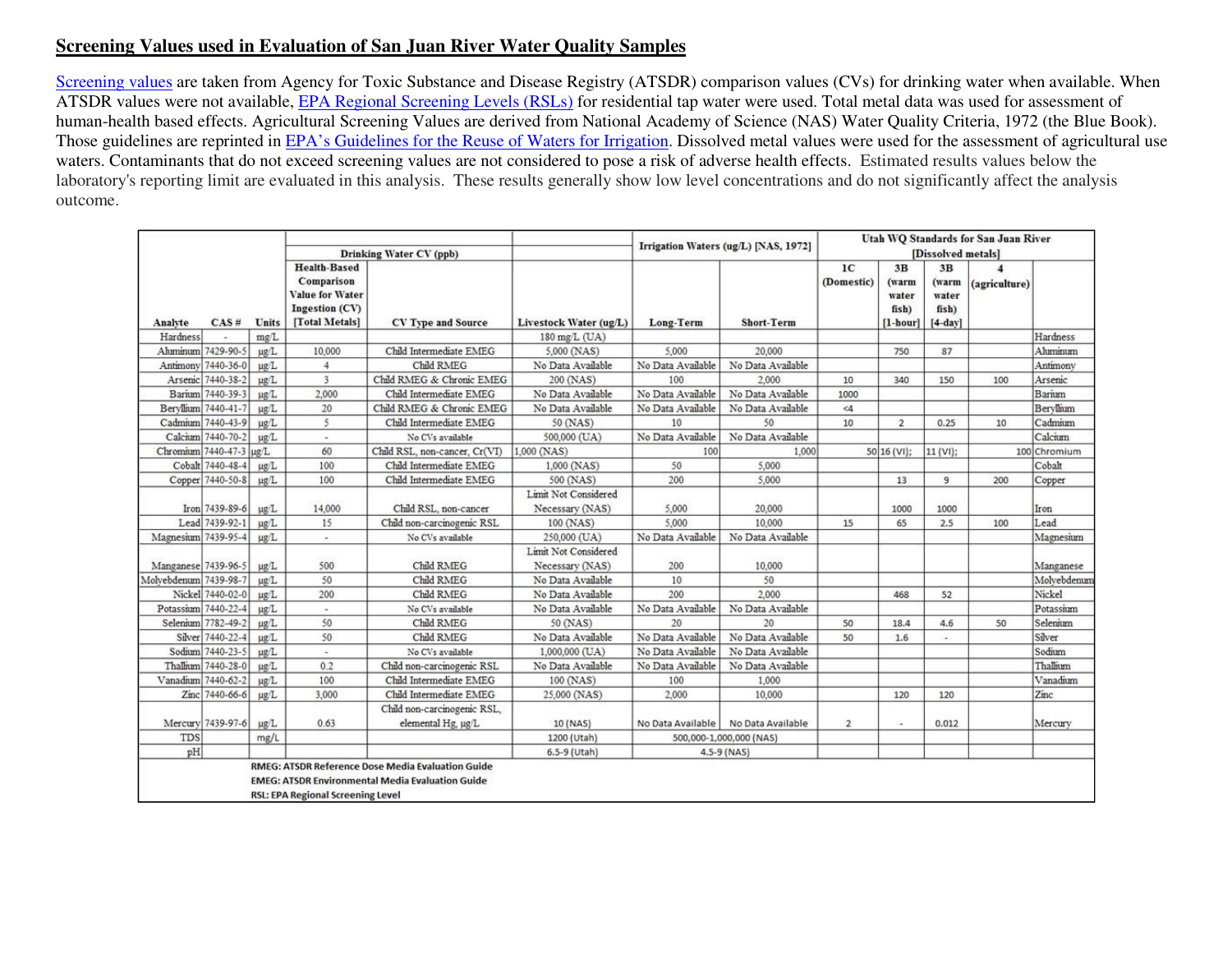## **Comparison of San Juan River Raw Water Data with Finished Drinking Water Screening Values - Total Metals**

|                        | No Exceedence                                      |           |                                      | Above Screening Level |             |                | Prior to Plume Arrival |              |           |         |          |                |           | <b>Estimated Plume Arrival</b> |       |           |      | Post Plume Arrival   |             |             |      |                  |             |        |             |                |                  |
|------------------------|----------------------------------------------------|-----------|--------------------------------------|-----------------------|-------------|----------------|------------------------|--------------|-----------|---------|----------|----------------|-----------|--------------------------------|-------|-----------|------|----------------------|-------------|-------------|------|------------------|-------------|--------|-------------|----------------|------------------|
|                        |                                                    |           |                                      | Aluminum              | Antimony    | <b>Arseni</b>  | Barium                 | Berylliu     | Cadmium   | Calcium | Chromium | Cobalt         | Coppel    | lron                           | Lead  | Magnesium |      | Mercury              | Molyebde    | Nickel      | ۵ĭ   | Selenium         | Silver      | Sodium | Thallium    | Vanadium       | $\sum_{k=1}^{n}$ |
|                        | Health Based Comparison Values for Water Ingestion |           |                                      | 10,000                | 4           | $\mathbf{3}$   | 2,000                  | 20           | 5         |         | 60       |                | 100       | 14,000                         | 15    |           | 500  | 0.63                 | 50          | 200         |      | 50               |             |        | 0.2         | $100$ 3,000    |                  |
| Monitoring<br>Location | <b>Site Description</b>                            | Date      | <b>Collection Collection</b><br>Time | ug/L                  | ug/L        | lug/L          | ug/L                   | $\log/L$     | ug/L      | mg/L    |          | ug/L ug/L ug/L |           | ug/L                           | lug/l | ug/L      | ug/L | ug/L                 | ug/L ug/L   |             | ug/L | $ug/L$ ug/L      |             | ug/L   |             | ug/L ug/L ug/L |                  |
|                        |                                                    | 8/8/2015  | 1:23 PM                              | 47,400                | 0.27        | 12.5           | 1,300 3.42             |              | 1.27      | 336     | 23.9     |                | 22.8 41.4 | 24,800                         | 44.5  | 56.3      | 2320 | $0.077$ 0.76 40.5    |             |             | 12.2 |                  | $1.09$ 0.27 | 38.6   | 0.41        | 61.2           | 147              |
|                        |                                                    | 8/9/2015  | 12:02 PM                             | 33,900                | 0.499       | 12.3           | 702                    | 2.62         | 0.907     | 108     | 17.4     | 16.8           | 59.3      | 29,400                         | 151   | 20.3      | 1100 | 0.07                 | 1.37        | 23          | 9.04 | 1.07             | 1.09        | 29.8   | $0.38$ 50.5 |                | 160              |
|                        |                                                    | 8/9/2015  | 3:05 PM                              | 26,700                | 0.573       | 13.5           | 606                    | 2.08         | 0.734     | 92.8    | 14.2     | 13.5           | 63        | 28,600                         | 185   | 17.2      | 942  | 0.063                |             | $1.58$ 18.2 | 7.53 | 0.97             | 1.34        | 27     | 0.3         | 41.6           | 172              |
|                        |                                                    | 8/9/2015  | 6:00 PM                              | 24,600                | 0.502       | 10             | 532                    | 1.8          | 0.68      | 86.2    | 13.7     | 12.4           | 47.6      | 24,100                         | 111   | 15.8      | 870  | 0.045                |             | $1.33$ 16.8 | 7.04 |                  | $0.73$ 0.79 | 26.1   | $0.25$ 37.8 |                | 138              |
|                        |                                                    | 8/9/2015  | 9:02 PM                              | 31,000                | 0.416       | 9.59           | 554                    | 2.25         | 0.632     | 78.8    | 15.5     | 14.7           | 49.7      | 26,500                         | 83.5  | 15.3      | 887  | 0.048                | 1.01        | 18.4        | 7.18 | 0.7              | 0.57        | 29.5   | 0.31        | 41.5           | 137              |
|                        |                                                    | 8/10/2015 | 9:11 AM                              | 39,900                | 0.163       | 11             | 1,730                  | 3.97         | 1.15      | 90.8    | 21       | 24.8           | 69.6      | 35,400                         | 73.5  | 20.2      |      | 1450 0.115 0.53 29.7 |             |             | 8.24 |                  | $0.94$ 0.49 | 36.6   | $0.39$ 48.2 |                | 668              |
|                        |                                                    | 8/10/2015 | 2:06 PM                              | 43,700                | 0.19        | 12.3           | 889                    | 4.04         | 0.884     | 86.7    | 23.7     | 25.4           | 69.7      | 39,100                         | 69.3  | 20.1      | 1390 | 0.117                | $0.62$ 30.8 |             | 8.89 | $0.96$ 0.42      |             | 38.5   | 0.42        | 53.4           | 897              |
|                        |                                                    | 8/11/2015 | 8:50 AM                              | 77,000                | 0.216       | 19.9           | 1,230                  | 6.66         | 1.2       | 109     | 29.5     | 37             | 104       | 54,800                         | 82.2  | 24.9      |      | 1930 0.187           | $0.56$ 39.4 |             | 11.8 |                  | $1.35$ 0.57 | 42.9   | 0.87        | 69.4           | 223              |
| 4954000                | San Juan R @ US160 Xing in CO                      | 8/11/2015 | 1:17 PM                              | 56,900                | 0.181       | 14.2           | 971                    | 4.97         | 0.916     | 95      |          | $21.8$ 27.3    | 76.7      | 40,300 62.6                    |       | 20        | 1440 | 0.13                 | 0.61        | 29.6        | 9.65 |                  | $1.08$ 0.42 | 37.4   | $0.68$ 51.8 |                | 159              |
|                        |                                                    | 8/12/2015 | 9:50 AM                              | 31,100                | 0.23        | 11.1           | 766                    | 3.16         | 0.905     | 164     | 16.1     | 18.6           | 43.7      | 22,600                         | 47.4  | 24.7      | 1250 | $0.098$ 0.77 28.9    |             |             | 7.9  |                  | $1.04$ 0.31 | 32.7   | $0.46$ 43.7 |                | 131              |
|                        |                                                    | 8/12/2015 | 2:04 PM                              | 28,500                | 0.252       | 9.21           | 683                    | 2.52         | 0.64      | 146     | 13.2     | 14.5           | 34.3      | 18,100                         | 35.8  | 24.5      |      | 1130 0.058           | 0.48        | 22          | 7.37 | $0.75$ 0.21      |             | 28.7   | $0.28$ 41.4 |                | 96.2             |
|                        |                                                    | 8/13/2015 | 10:01 AM                             | 38,700                | 0.156       | 12             |                        | 1,110 5.62   | 0.94      | 124     |          | $14.9$ 28.9    | 79.3      | 31,100                         | 66.5  | 22.5      | 1670 | $0.153$ 0.53 28.9    |             |             | 8.54 | 1.2              | 0.4         | 45     | 0.58        | 51             | 177              |
|                        |                                                    | 8/14/2015 | 2:33 PM                              | 44,300                | 0.413       | 12.5           | 918                    | 4.89         | 0.984     | 114     |          | 23.7 27.1      | 70.5      | 39,100 64.3                    |       | 22.4      |      | 1360 0.148 0.77 34.5 |             |             | 10.4 |                  | $1.32$ 0.38 | 54.8   | 0.71        | 60             | 197              |
|                        |                                                    | 8/15/2015 | 12:04 PM                             | 14,200                | 0.279       | 4.7            | 262                    | 1.08         | 0.366     | 68.1    |          | $8.75$ 6.18    | 18.2      | 12,300                         | 17.4  | 12.7      | 368  | 0.03                 |             | $1.13$ 8.78 | 5.16 |                  | $0.63$ 0.14 | 27.7   | $0.19$ 25.7 |                | 58.9             |
|                        |                                                    | 8/16/2015 | 9:15 AM                              | 9,500                 | 0.837       | 4.89           | 358                    | 0.94         | 0.302     | 78      | 6.21     | 5.69           | 14.9      | 10,000                         | 15.8  | 13.3      | 338  | 0.028                |             | $1.23$ 10.3 | 5.78 |                  | $0.86$ 0.35 | 31.2   | 0.23        | 16.1           | 215              |
|                        |                                                    | 8/18/2015 | 9:56 AM                              |                       | 3,640 0.201 | $\overline{c}$ | 121                    | 0.24         | <b>ND</b> | 60.4    | 2.09     | 1.59           | 6.24      | 3,300                          | 4.3   | 10.9      | 126  | 0.01                 |             | $1.37$ 2.63 | 3.06 | $0.64$ 0.04      |             | 29.8   | <b>ND</b>   | 6.8            | 15.4             |
|                        |                                                    | 8/19/2015 | 9:30 AM                              | 4,070                 | 0.182       | 2.14           | 122                    | 0.24         | <b>ND</b> | 62.2    |          | $2.53$ 1.78    | 6.24      | 3,520                          | 4.16  | 10.5      | 127  | <b>ND</b>            |             | $1.37$ 2.84 | 3.07 | $0.64$ 0.04      |             | 29.2   | <b>ND</b>   | 7.76           | 18               |
|                        |                                                    | 8/20/2015 | 9:44 AM                              | 3,650                 | 0.164       | 2.02           | 119                    | 0.27         | <b>ND</b> | 64.3    | 2.28     | 1.72           | 6.18      | 3,290                          | 3.84  | 11        | 119  | <b>ND</b>            | 1.41        | 2.71        | 3.15 |                  | $0.55$ 0.04 | 32.5   | <b>ND</b>   | 6.98           | 15.7             |
|                        |                                                    | 8/8/2015  | 2:54 PM                              | 67,300                | 0.395       | 20.2           | 1,590                  | 6.36         | 2.49      | 390     |          | $38.8$ 41.1    | 82.4      | 50,400                         | 91.5  | 59.1      | 3010 | 0.222                | 1.3         | 75.8        | 17.7 |                  | 1.93 0.66   | 51.7   | 1.18        | 82.8           | 286              |
|                        |                                                    | 8/10/2015 | 10:13 AM                             | 32,300                | 0.216       | 11.5           |                        | 1,960 2.72   | 0.707     | 93.7    | 17.3     | 18.3           | 56.4      | 29,700                         | 79.3  | 20.1      |      | 1130 0.072 0.83 23.5 |             |             | 7.45 |                  | $0.9$ 0.52  | 34.6   | 0.28        | 43.8           | 821              |
|                        |                                                    | 8/10/2015 | 2:58 PM                              | 39,100                | 0.228       | 11.8           | 1,700 3.71             |              | 0.88      | 97.1    | 22.1     | 23.2           | 67.3      | 35,800                         | 75.8  | 22.5      |      | 1400 0.098 0.93 29.6 |             |             | 8.49 |                  | $1.08$ 0.75 | 34.9   | 0.44        | 49             | 658              |
|                        |                                                    | 8/11/2015 | 9:44 AM                              | 52,800                | 0.295       | 12.6           | 918                    | 4.27         | 0.998     | 99.7    | 23.1     | 25.            | 67.9      | 40,200                         | 62.9  | 22.5      | 1410 | 0.122                |             | $0.75$ 29.3 | 9.63 | 1.2 <sub>1</sub> | 0.6         | 36.9   | $0.67$ 55.2 |                | 166              |
|                        |                                                    | 8/11/2015 | 2:20 PM                              | 54,700                | 0.232       | 15             |                        | $1,060$ 5.16 | 1.04      | 102     | 24.2     | 29.1           | 80.3      | 44,700                         | 70.2  | 24        |      | 1570 0.137 0.65 32.4 |             |             | 9.47 |                  | $1.23$ 0.45 | 38.6   | $0.73$ 58.4 |                | 183              |
|                        |                                                    | 8/12/2015 | 10:37 AM                             | 31,500                | 0.247       | 10.2           | 720                    | 3.62         | 0.855     | 108     | 14.7     | 19.5           | 51.7      | 24,400                         | 49.   | 18.4      | 1190 | $0.078$ 0.45 22.7    |             |             | 7.04 |                  | $1.06$ 0.48 | 33     | 0.46        | 38.6           | 131              |
|                        |                                                    | 8/12/2015 | 2:57 PM                              | 35,000                | 0.272       | 10.7           | 725                    | 3.97         | 0.916     | 130     | 17       |                | 19.5 51.4 | 26,500 54.1                    |       | 20.5      |      | 1120 0.112           | 0.4         | 27.7        | 8.29 | $1.12$ 0.31      |             | 34.5   | $0.56$ 40.8 |                | 144              |
| 4953990                | San Juan R @ Town of Montezuma                     | 8/13/2015 | 4:46 PM                              | 23,700                | 0.156       | 10.            | 722                    | 3.57         | 0.708     | 127     | 9.33     | 17.3           | 47.9      | 17,800                         | 44.3  | 20.8      | 1270 | $0.103$ $0.68$ 19.3  |             |             | 6.73 | $0.95$ 0.3       |             | 34.2   | 0.32        | 34.2           | 109              |
|                        |                                                    | 8/14/2015 | 9:55 AM                              | 62,000                | 0.443       | 16             | 1,400                  | 7.03         | 1.41      | 153     |          | $29.9$ 39.8    | 106       | 54,300                         | 90.8  | 32.9      |      | 2060 0.247 0.72 48.4 |             |             | 12.7 | $1.49$ 0.5       |             | 59.5   | 1.04 76.4   |                | 265              |
|                        |                                                    | 8/15/2015 | 11:31 AM                             | 29,200                | 0.329       | 8.5            | 566                    | 2.65         | 0.806     | 90.2    | 15.5     | 15             | 39.3      | 24,900                         | 36.5  | 19.7      | 862  | 0.075                | $1.06$ 18.7 |             | 7.88 | $0.93$ 0.25      |             | 39.4   | 0.4         | 43.3           | 114              |
|                        |                                                    | 8/16/2015 | 10:02 AM                             | 13,600                | 0.232       | 5.56           | 517                    | 1.15         | 0.305     | 78.8    |          | 7.56 7.12 21.1 |           | 13,200                         | 19.5  | 14.6      | 435  | $0.033$ 1.04 10.1    |             |             | 7.25 |                  | $0.85$ 0.16 | 39.3   | $0.22$ 21.6 |                | 238              |
|                        |                                                    | 8/17/2015 | 4:07 PM                              | 4,160                 | 0.35        | 2.63           | 141                    | 0.41         | 0.254     | 65.6    |          | $2.42$ 1.87    | 6.89      | 3,510                          | 6.05  | 13.5      | 150  | 0.012                | 1.5         | 3.06        | 3.63 | $0.66$ 0.11      |             | 31     | $0.14$ 8.04 |                | 20.2             |
|                        |                                                    | 8/18/2015 | 8:41 AM                              | 4,450                 | 0.783       | 2.73           | 131                    | 0.39         | <b>ND</b> | 71.3    |          | 2.82 2.07 7.13 |           | 3,920                          | 5.35  | 14.4      | 162  | 0.013                |             | 1.73 3.39   | 3.41 |                  | $0.73$ 0.12 | 32.2   | 0.11        | 9.21           | 20.5             |
|                        |                                                    | 8/19/2015 | 8:15 AM                              | 4,330                 | 0.197       | 2.33           | 123                    | 0.26         | <b>ND</b> | 71.4    | 2.38     | 1.64           | 5.96      | 3,430                          | 4.15  | 14.5      | 122  | <b>ND</b>            |             | $1.62$ 2.78 | 3.31 | 0.6              | 0.06        | 32.8   | $0.04$ 8.19 |                | 15.5             |
|                        |                                                    | 8/20/2015 | 8:59 AM                              |                       | 3,650 0.255 | 2.02           | 115                    | 0.24         | <b>ND</b> | 69.1    | 2.29     | 1.4            | 5.58      | 3,120                          | 3.6   | 14.8      | 109  | <b>ND</b>            |             | $1.56$ 2.46 | 3.25 |                  | $0.6$ 0.05  | 35.2   | 0.03        | 7.21           | 13.9             |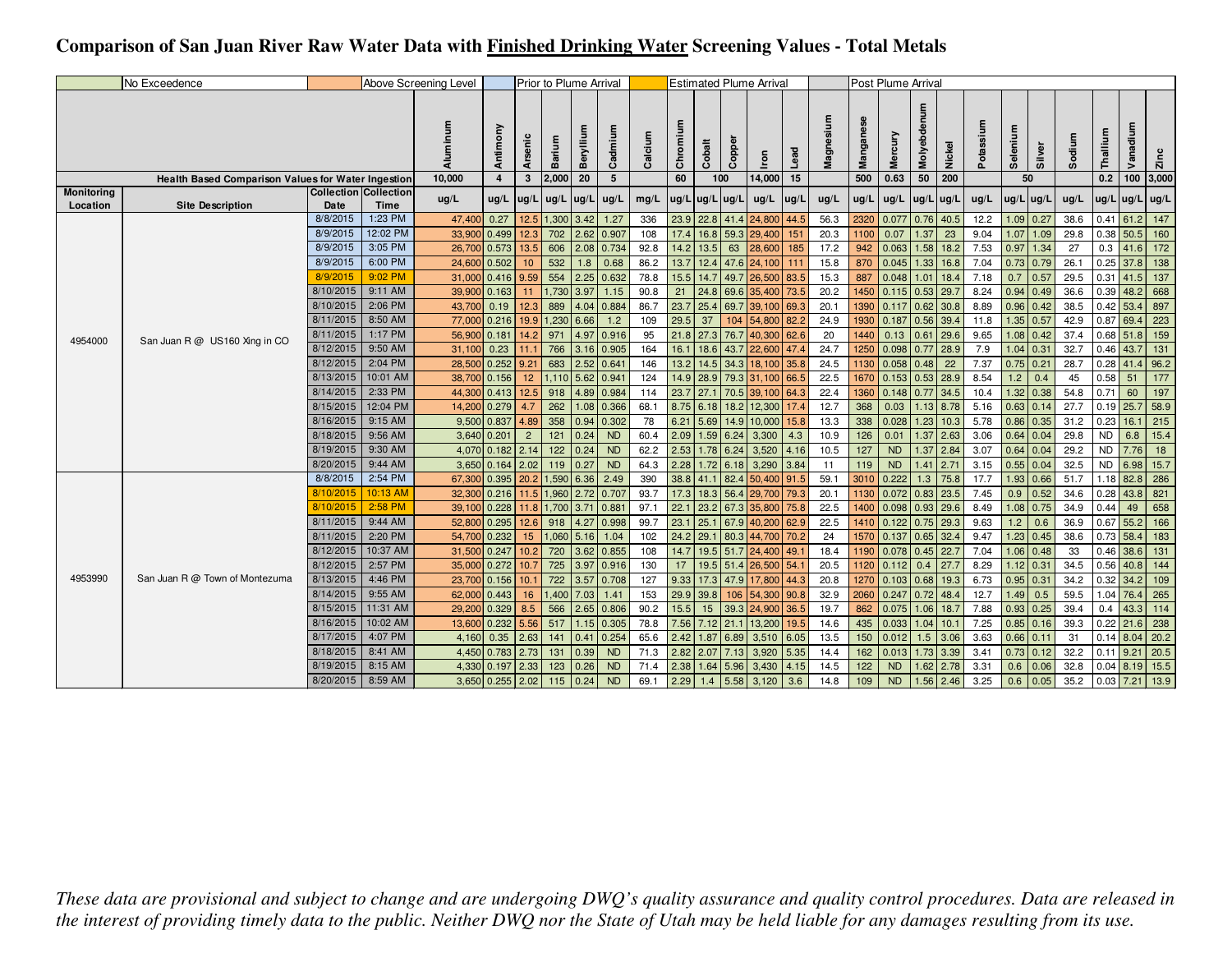|            | No Exceedence                                      |                        |                              | Above Screening Level |                |              | Prior to Plume Arrival |              |                 |             |              |                     |              | <b>Estimated Plume Arrival</b> |              |             |              | Post Plume Arrival |             |                    |              |              |                   |              |          |                            |             |
|------------|----------------------------------------------------|------------------------|------------------------------|-----------------------|----------------|--------------|------------------------|--------------|-----------------|-------------|--------------|---------------------|--------------|--------------------------------|--------------|-------------|--------------|--------------------|-------------|--------------------|--------------|--------------|-------------------|--------------|----------|----------------------------|-------------|
|            |                                                    |                        |                              | Aluminum              | Antimony       | Arsenic      | Barium                 | Berylliu     | Cadmium         | Calcium     | Chromium     | Cobalt              | Copper       | Iron                           | <b>Lead</b>  | Magnesium   | ngai<br>g    | Mercury            | Molyebdenum | ಕಾ<br>Š            | Potassi      | Selenium     | Silver            | Sodiu        | Thallium | Ē<br>ਫ਼<br>Van             | <b>Zinc</b> |
|            | Health Based Comparison Values for Water Ingestion |                        |                              | 10,000                | $\overline{4}$ | $\mathbf{3}$ | 2,000                  | 20           | $5\overline{)}$ |             | 60           |                     | 100          | 14,000                         | 15           |             | 500          | 0.63               | 50          | 200                |              | 50           |                   |              | 0.2      |                            | 100 3,000   |
| Monitoring |                                                    |                        | <b>Collection Collection</b> | ug/L                  | ug/L           | ug/L         | ug/L                   | $\vert$ ug/L | ug/L            | mg/L        | ug/L         | $ug/L$ $ug/L$       |              | ug/L                           | ug/l         | ug/L        | ug/L         | ug/L               | ug/L ug/L   |                    | ug/L         | $ug/L$ ug/L  |                   | ug/L         |          | ug/L ug/L ug/L             |             |
| Location   | <b>Site Description</b>                            | Date                   | Time                         |                       |                |              |                        |              |                 |             |              |                     |              |                                |              |             |              |                    |             |                    |              |              |                   |              |          |                            |             |
|            |                                                    | 8/8/2015               | 4:19 PM                      | 55,700                | 0.436          | 15.9         | 1,090                  | 5.21         | 1.99            | 252         | 32.4         | 34.3                | 80.8         | 47,800                         | 74.7         | 33.8        | 1700         | 0.158              |             | $1.75$ 65.8        | 13.3         | 2.14         | 0.63              | 58.8         | 1.29     | 64.7                       | 242         |
|            |                                                    | 8/10/2015              | 11:15 AM                     | 27,000                | 0.3            | 13.2         | 1,530                  | 2.3          | 0.788           | 104         | 15.9         | 15.6                | 60           | 28,500                         | 140          | 21.2        | 1090         | 0.065              | 1.35        | 22.1               | 7.83         |              | 1.22              | 30.9         | 0.26     | 44.3                       | 664         |
|            |                                                    | 8/10/2015              | 3:58 PM                      | 28,700                | 0.293          | 10.7         | 726                    | 2.61         | 0.713           | 99.9        | 16.1         | 17.3                | 54.7         | 27,700                         | 84.7         | 20.4        | 1170         | 0.073              |             | $0.88$ 22.3        | 7.29         | 0.89 0.53    |                   | 33.2         | 0.25     |                            | 40.9 960    |
|            |                                                    | 8/11/2015              | 10:53 AM                     | 47,800                | 0.218          | 11.5         | 913                    | 3.87         | 1.01            | 98.9        | 21.7         | 22.6                | 61.6         | 37,000                         | 63.5         | 22.2        | 1310         | 0.113              | 0.71        | 27.7               | 9.34         | $0.88$ 0.44  |                   | 36.4         | 0.58     | 52.7                       | 167         |
|            |                                                    | 8/11/2015              | 3:01 PM                      | 48,700                | 0.272          | 12           | 900                    | 4.23         | 1.04            | 102         | 21           | 23.6                | 64.2         | 36,800                         | 63.4         | 22.4        | 1400         | 0.115              | 0.86        | 28                 | 9.46         | 1.1          | 0.44              | 38.2         |          | $0.62$ 51.5                | 163         |
|            |                                                    | 8/12/2015              | 11:12 AM                     | 45,400                | 0.202          | 14.9         | 971                    | 5.16         | 0.94            | 109         | 20           | 27.9                | 76.7         | 34,600                         | 67.4         | 21.9        | 1670         | 0.128              | $0.34$ 30.3 |                    | 8.43         | 1.1          | 0.38              | 38.4         |          | $0.57$ 51.4 176            |             |
|            |                                                    | 8/12/2015              | 5:06 PM                      | 30,600                | 0.259          | 10.3         | 718                    | 3.61         | 0.712           | 90.9        | 13.6         | 19.2                | 53.4         | 23,700                         | 49.          | 17.3        | 1190         | 0.08               |             | $0.52$ 21.7        | 6.84         | 0.92   0.49  |                   | 33.2         | 0.41     | 38                         | 126         |
| 4953250    | San Juan R @ Sand Island                           | 8/13/2015              | 11:28 AM                     | 19,300                | 0.215          | 8.77         | 661                    | 2.52         | 0.744           | 168         | 8.79         | 13.6                | 33.6         | 12,900                         | 35.6         | 22.8        | 1190         | 0.06               | 0.86        | 18.8               | 6.83         | 1.11         | 0.45              | 31.6         | 0.29     | 32.9                       | 92.7        |
|            |                                                    | 8/14/2015              | 11:02 AM                     | 66,300                | 0.545          | 16.8         | 1,460                  | 7.48         | 1.4             | 148         | 29.8         | 41.8                | 116          | 58,200                         | 96           | 35.6        | 2160         | 0.27               |             | $0.62$ 49.2        | 12.5         | 1.56 0.57    |                   | 55.7         | 1.1      | 77.4                       | 288         |
|            |                                                    | 8/15/2015              | 10:30 AM                     | 37,600                | 0.394          | 11.2         | 826                    | 4.1          | 0.984           | 108         | 20.7         | 22.2                | 57.6         | 32,300                         | 54           | 23.1        | 1230         | 0.163              |             | $1.09$ 27.8        | 9.22         | 1.36         | 0.51              | 51           | 0.63     | 53.5                       | 160         |
|            |                                                    | 8/16/2015              | 11:06 AM                     | 24,600                | 0.279          | 7.87         | 1,360                  | 2.25         | 0.528           | 86.1        | 13.6         | 12.1                | 33.8         | 23,300                         | 31.6         | 18.8        | 642          | 0.063              | 1.1         | 18                 | 7.32         |              | $1.11$ 0.55       | 39.4         | 0.45     | 32.5                       | 632         |
|            |                                                    | 8/17/2015              | 3:33 PM                      | 10,200                | 0.454          | 5.03         | 300                    | 0.97         | 0.286           | 85          | 6.25         | 5.91                | 17           | 10,200                         | 17.2         | 16.7        | 414          | 0.03               |             | $1.26$ 10.2        | 5.05         | $0.87$ 0.17  |                   | 31.8         | 0.19     | 17                         | 55.5        |
|            |                                                    | 8/18/2015              | 11:22 AM                     | 7,320                 | 0.765          | 3.34         | 184                    | 0.54         | <b>ND</b>       | 78.4        | 4.17         | 3.19                | 10.1         | 6,240                          | 8.24         | 15.5        | 239          | 0.013              |             | $1.58$ 5.22        | 4.23         | $0.72$ 0.06  |                   | 32.4         | 0.04     | 13.1                       | 32.3        |
|            |                                                    | 8/19/2015              | 12:33 PM                     | 5,980                 | 0.28           | 2.64         | 159                    | 0.38         | <b>ND</b>       | 71.2        | 3.42         | 2.38                | 7.81         | 4,810                          | 6.05         | 15.1        | 166          | <b>ND</b>          |             | $1.65$ 3.74        | 3.78         |              | $0.63$ 0.15       | 33.1         | 0.15     | 10.4                       | 21.2        |
|            |                                                    | 8/20/2015              | 7:21 AM                      | 5,770                 | 0.564          | 2.87         | 167                    | 0.36         | <b>ND</b>       | 71.2        | 3.19         | 2.38                | 7.7          | 4,700                          | 5.7          | 14.8        | 174          | <b>ND</b>          |             | $1.63$ 3.89        | 3.71         | $0.68$ 0.13  |                   | 33.4         | 0.18     |                            | $10.5$ 21.6 |
|            |                                                    | 8/8/2015               | 5:40 PM                      | 63,400                | 1.31           | 16.3         | 1,540                  | 7.23         | 1.5             | 167         | 29.4         | 41.5                | 103          | 51,900                         | 86.7         | 30.6        | 2800         | 0.18               | 1.3         | 47.8               | 14.4         |              | $1.43$ 0.56       | 63.9         | 0.84     | 70.5 261                   |             |
|            |                                                    | 8/10/2015              | 11:53 AM                     | 90,800                | 0.171          | 20.6         | 2,300                  | 7.61         | 1.53            | 314         | 43.1         | 40.2                | 72.8         | 43,400                         | 82.          | 57          | 3230         | 0.142              |             | $0.65$ 70.9        | 19.7         | 1.37         | 0.4               | 46.1         | 0.62     | 80                         | 843         |
|            |                                                    | 8/10/2015              | 4:44 PM                      | 80,600                | 0.316          | 22.7         | 1,910                  | 6.12         | 1.27            | 254         | 36.8         | 32.8                | 69.8         | 38,100                         | 171          | 49.4        | 2430         | 0.133              | 0.67        | 58.4               | 18.1         | 1.28         | 1.1               | 52.6         | 0.44     | 83.3                       | 815         |
|            |                                                    | 8/11/2015              | 11:31 AM                     | 111,000               | 0.193          | 22.2         | 2,430                  | 8.13         | 1.39            | 259         | 43.5         | 38.5                | 74.3         | 47,300                         | 102          | 57.4        | 2710         | $0.175$ 0.58 64.6  |             |                    | 22.2         |              | 1.25 0.59         | 57.8         | 0.83     | 88.4                       | 209         |
|            |                                                    | 8/11/2015              | 3:43 PM                      | 56,400                | 0.345          | 13.3         | 1,350                  | 5.09         | 1.09            | 150         |              | 23.5 25.3           | 61           | 35,900                         | 75.7         | 30.1        | 1660         | 0.13               | 0.77        | 34.2               | 11.7         |              | $0.93$ 0.48       | 41.6         |          | $0.59$ 57.2                | 168         |
|            |                                                    | 8/12/2015<br>8/12/2015 | 12:09 PM                     | 54,700                | 0.775          | 17.5         | 1,350                  | 6.77         | 1.17            | 186         | 23.2         | 33.2                | 80.8         | 37,500                         | 82.9         | 33.3        | 2170         | 0.143              | 0.31        | 38.9               | 10.7         |              | $1.22 \mid 0.49$  | 44.4         | 0.6      | 63.7                       | 190         |
| 4953000    |                                                    |                        | 5:50 PM                      | 71,400                | 0.224          | 22.7         | 2,010                  | 8.74         | 1.55            | 282         | 28.5         | 40.1                | 82.4         | 38,600                         | 101          | 47.9        | 3070         | 0.18               | $0.23$ 51.7 |                    | 14           |              | 1.53   0.54       | 55.6         | 0.63     |                            | 78.5 210    |
|            | San Juan R @ Mexican Hat US163 Xing                | 8/13/2015              | 12:05 PM                     | 44,700                | 1.9            | 16.5         | 1,450                  | 5.44         | 1.25            | 246         | 18.3         | 25                  | 49.5         | 21,600                         | 62.5         | 41.9        | 1840         | 0.127              |             | $0.68$ 39.2        | 12.5         |              | $1.59$ 0.52       | 48.8         | 0.43     | 66.1                       | 145         |
|            |                                                    | 8/14/2015              | 11:43 AM                     | 124,000               | 1.14           | 37.2         | 4,320                  | 15.2         | 3.74            | 720         | 51.1         | 59.6                | 84.2         | 46,900                         | 166          | 105         | 5630         | 0.372              | $0.92$ 111  |                    | 30.4         | $2.41$ 1.11  |                   | 78.6         | 0.99     | 115                        | 270         |
|            |                                                    | 8/15/2015              | 9:43 AM                      | 63,700                | 1.16           | 16.8         | 1,620                  | 7.29         | 1.46            | 207         | 29.8         | 35.5                | 79           | 45,100                         | 86.7         | 40.7        | 2330         | 0.198              |             | $0.96$ 47.8        | 14           | 1.57         | 0.63              | 59.6         | 0.86     | 75.5                       | 220         |
|            |                                                    | 8/16/2015<br>8/17/2015 | 11:58 AM<br>3:04 PM          | 34,300                | 0.18           | 9.96         | 892                    | 2.87         | 0.6             | 111         | 17.1         | 16.3                | 40.2         | 25,600                         | 39.4         | 22.6        | 976          | 0.077              | 0.79        | 24                 | 10.6         | $0.97$ 0.19  |                   | 47.6         | 0.42     | 40.5 294                   |             |
|            |                                                    | 8/18/2015              |                              | 16,800                | 0.698          | 6.85         | 496                    | 2.07         | 0.429           | 92.3        | 8.24         | 9.82                | 24.3<br>16.3 | 13,500                         | 27.7         | 18          | 641          | 0.063              | 1.06        | 14.1               | 6.41         | $0.98$ 0.33  |                   | 38.4         | 0.26     | 26.2                       | 72.6        |
|            |                                                    | 8/19/2015              | 11:55 AM<br>1:03 PM          | 17,400                | 1.19           | 5.37         | 281                    | 1.19         | 0.243           | 86.9        | 9.97         | 6.33                |              | 13,000                         | 14.7         | 18          | 373          | 0.025              |             | $1.42$ 12.1        | 6.27         | 0.89 0.16    |                   | 32.8         |          | $0.18$ 25.4                | 55.4        |
|            |                                                    | 8/20/2015              |                              | 7,110                 | 0.209          | 3.13         | 187                    | 0.46         | <b>ND</b>       | 74.5        | 3.83         | 2.66                | 8.51         | 5,210                          | 7.15         | 15.2        | 182          | <b>ND</b>          |             | $1.49$ 4.81        | 4.09         |              | $0.69$ 0.05       | 33.5         | 0.05     | 12                         | 23          |
|            |                                                    | 8/13/2015              | 6:56 AM<br>2:42 PM           | 5,790<br>42,900       | 0.198          | 2.92         | 161                    | 0.34<br>7.39 | <b>ND</b>       | 73.2<br>355 | 15.6         | $3.09$ 1.99<br>32.3 | 6.84<br>68.8 | 4,330                          | 5.17<br>83.4 | 14.6        | 136          | <b>ND</b>          |             | $1.63$ 3.24        | 3.78         |              | 0.63   0.05       | 34.8<br>52   | 0.04     | 10.4                       | 18.7<br>162 |
|            |                                                    | 8/14/2015              | 2:33 PM                      |                       | 0.144          | 18.4         | 1,760                  |              | 1.47            |             | 33.8         | 35.1                | 59.7         | 23,000                         |              | 49.7        | 2960         | 0.185              | 0.56 35.7   |                    | 11.5<br>17.3 |              | $1.39$ 0.49       |              |          | $0.41$ 64.3<br>$0.67$ 84.5 | 198         |
|            |                                                    | 8/15/2015              | 2:30 PM                      | 73,900                | 0.377          | 21.7         | 2,040                  | 7.21         | 2.22            | 422<br>960  |              |                     | 93.2         | 34,700                         | 89.2         | 63.4        | 2900         | 0.168              |             | $1.03$ 62.9        | 33           | 1.82<br>2.38 | 0.66              | 59.7<br>82.9 |          |                            |             |
| 4952940    | San Juan R @ Clay Hills                            | 8/16/2015              | 2:46 PM                      | 154,000<br>91,000     | 0.281<br>0.175 | 36.6<br>22   | 4,170<br>2,250         | 16.6<br>8.19 | 2.88<br>1.52    | 253         | 55.3<br>40.5 | 63.<br>45.4         | 104          | 54,000<br>64,500               | 175<br>105   | 110<br>53.5 | 5740<br>2850 | 0.33<br>0.228      | 0.73        | 110<br>$0.62$ 65.8 | 19.5         |              | 0.92<br>1.88 0.48 | 63.3         | 1.01     | 116<br>$1.12$ 89.8         | 294<br>477  |
|            |                                                    | 8/17/2015              | 1:03 PM                      | 26,200                | 0.544          | 9.76         | 920                    | 3.44         | 0.737           | 132         | 11.3         | 16.2                | 39.4         |                                | 43.8         | 24.3        | 1240         | 0.098              | 1.04        | 20.8               | 8.96         |              | 0.54              | 48.6         | 0.41     | 40.7                       |             |
|            |                                                    | 8/18/2015              | 1:45 PM                      | 29,300                |                |              | 570                    | 2.08         | 0.45            | 113         | 15.3         | 12.6                | 31           | 18,300<br>22,200               | 29.5         | 21.9        | 749          | 0.06               |             | $0.68$ 19.9        | 8.01         | 1.11         | $0.85$ 0.15       |              | 0.3      | 40                         | 105<br>92.6 |
|            |                                                    | 8/19/2015              | 3:09 PM                      |                       | 0.307          | 7.82         |                        |              |                 |             |              |                     |              |                                | 22.4         |             |              |                    |             |                    |              |              |                   | 36.4         |          |                            |             |
|            |                                                    |                        |                              | 24,000                | 0.159          | 7.46         | 437                    | 1.54         | 0.361           | 110         | 14.2         | 9.37                | 23.8         | 18,600                         |              | 20.2        | 547          | 0.033              | 0.98        | 18.2               | 7.37         | 0.75         | 0.12              | 34           | 0.27     | 34.3                       | 76.9        |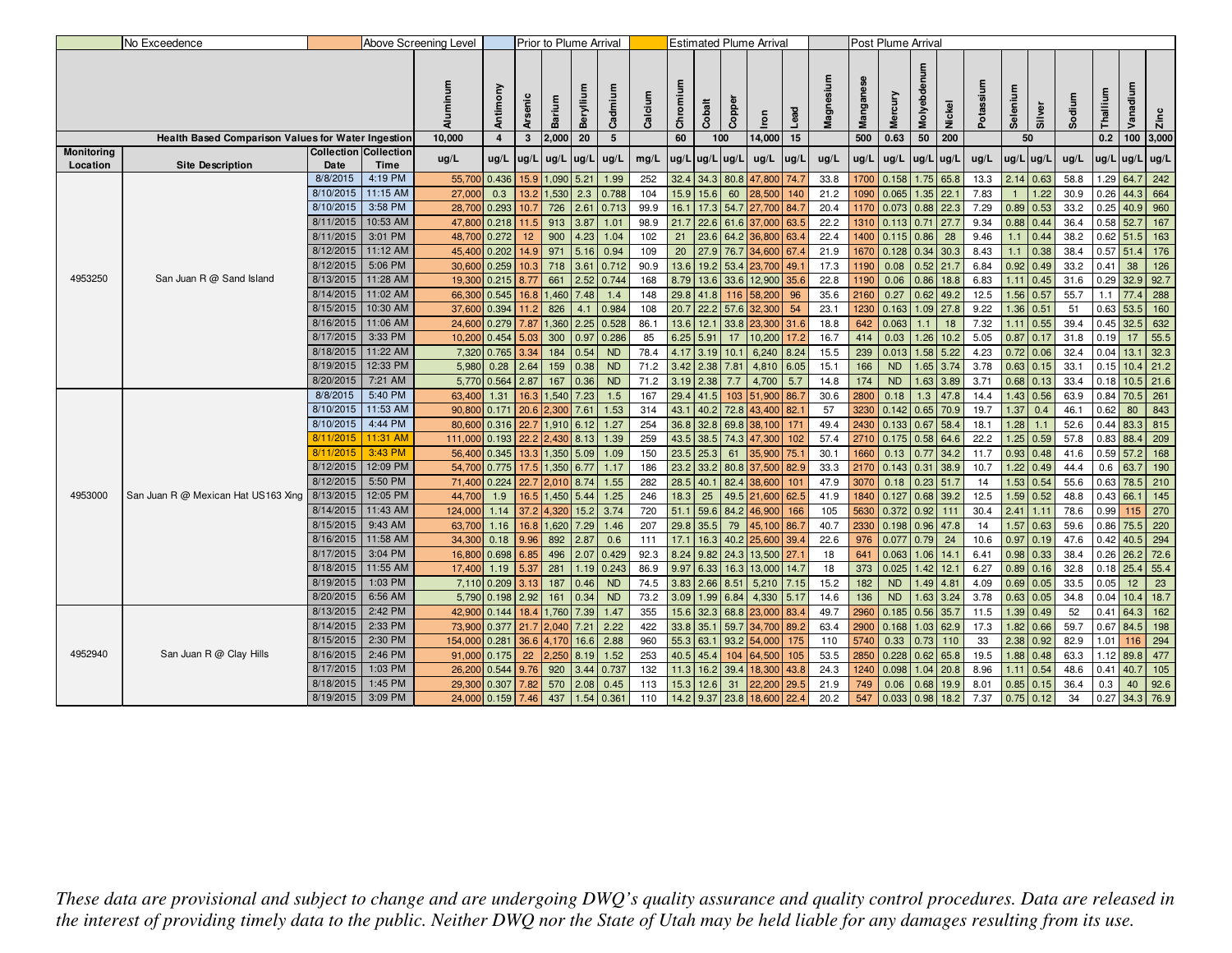## **Comparison of San Juan River Raw Water Data with Screening Values for Domestic Source Water - Dissolved Metals**

|                   | No Exceedence           |                   | <b>Above Screening Level</b>  |           |           |                  | Prior to Plume Arrival |                |           |         |                |           | <b>Estimated Plume Arrival</b> |                               |            |           |           |                | Post Plume Arrival |           |                      |           |              |        |             |             |           |
|-------------------|-------------------------|-------------------|-------------------------------|-----------|-----------|------------------|------------------------|----------------|-----------|---------|----------------|-----------|--------------------------------|-------------------------------|------------|-----------|-----------|----------------|--------------------|-----------|----------------------|-----------|--------------|--------|-------------|-------------|-----------|
|                   |                         |                   |                               | Aluminum  | Antimony  | Arsenic          | Barium                 | Beryllium      | Cadmium   | Calcium | Chromium<br>50 | Cobalt    | Copper                         | Iron                          | Lead<br>15 | Magnesium | Manganese | Mercury        | Molyebdenum        | Nickel    | Potassium            | Selenium  | Silver<br>50 | Sodium | Thallium    | Vanadium    | Zinc      |
| <b>Monitoring</b> |                         | <b>Collection</b> | Utah Domestic Source Criteria |           |           | 10 <sup>10</sup> | 1,000                  | $\overline{4}$ | 10        |         |                |           |                                |                               |            |           |           | $\overline{2}$ |                    |           |                      |           |              |        |             |             |           |
| Location          | <b>Site Description</b> | Date              | <b>Collection Time</b>        | ug/L      | ug/L ug/L |                  | ug/L                   | ug/L           | ug/L      | mg/L    | $ug/L$ ug/L    |           | ug/L                           | $\lfloor$ ug/L $\lfloor$ ug/L |            | ug/L      | ug/L      | ug/L           | ug/L               | ug/L      | $ug/L$   ug/L   ug/L |           |              | ug/L   |             | $ug/L$ ug/L | ug/L      |
|                   |                         | 8/8/2015          | 1:23:00 PM                    | 217       | 0.52      | 1.34             | 222                    | 0.04           | <b>ND</b> | 51.5    |                | ND 0.13   | 2.24                           | 95.8                          | <b>ND</b>  | 7.85      | 2.94      | <b>ND</b>      | 1.87               | <b>ND</b> | 2.96                 | 0.72      | <b>ND</b>    | 32.2   | <b>ND</b>   | 4.86        | 15.3      |
|                   |                         | 8/9/2015          | 12:02:00 PM                   | 258       | 0.34      | 0.63             | 274                    | <b>ND</b>      | <b>ND</b> | 50.6    |                | ND 0.08   | 2.48                           | 119                           | <b>ND</b>  | 6.86      | 2.69      | <b>ND</b>      | 2.01               | <b>ND</b> | 2.61                 | 0.56      | 0.03         | 28.5   | <b>ND</b>   | 1.76        | 18.5      |
|                   |                         | 8/9/2015          | 9:02:00 PM                    | 329       |           | $0.35$ 0.95      | 341                    | 0.04           | <b>ND</b> | 46      |                | ND 0.14   | 3.47                           |                               | 198 0.27   | 6.3       | 4.14      | <b>ND</b>      | 1.94               | <b>ND</b> | 2.38                 | 0.54      | <b>ND</b>    | 30     |             | ND 2.07     | 15.4      |
|                   |                         | 8/10/2015         | 9:11:00 AM                    | 172       |           | $0.46$ 0.99      | 233                    | <b>ND</b>      | <b>ND</b> | 44.6    |                | ND 0.07   | 3.21                           |                               | 103 0.39   | 6.01      | 1.64      | <b>ND</b>      | 2.03               | <b>ND</b> | 2.51                 | 0.58      | <b>ND</b>    | 34.1   |             | ND 1.74     | 19.7      |
|                   |                         | 8/10/2015         | 2:06:00 PM                    | 1050      | 0.71      | 1.3              | 220                    | 0.09           | <b>ND</b> | 44.2    |                | ND 0.41   | 3.35                           |                               | 732 1.04   | 6.02      | 12.8      | <b>ND</b>      | 1.92               | 0.84      | 2.72                 | 0.65      | 0.06         | 35.1   | <b>ND</b>   | 3.64        | 18        |
|                   |                         | 8/11/2015         | 8:50:00 AM                    | 3290      | 0.36      | 1.72             | 451                    | 0.1            | <b>ND</b> | 39.8    |                | ND 0.49   | 4.85                           | 1520                          | 1.1        | 5.05      | 19        | 0.02           | 1.65               | 1.19      | 3                    | 0.97      | <b>ND</b>    | 43.7   | <b>ND</b>   | 3.9         | 19.1      |
|                   |                         | 8/11/2015         | 1:17:00 PM                    | 720       | 0.05      | 1.33             | 334                    | <b>ND</b>      | <b>ND</b> | 41.7    |                | ND 0.16   | 3.03                           |                               | 366 0.27   | 5.11      | 5.1       | <b>ND</b>      | 1.58               | <b>ND</b> | 2.91                 | 0.76      | <b>ND</b>    | 37     | <b>ND</b>   | 2.46        | 14.9      |
| 4954000           | San Juan R @ US160      | 8/12/2015         | 9:50:00 AM                    | 104       |           | $0.59$ 0.88      | 178                    | <b>ND</b>      | <b>ND</b> | 52.1    |                | ND 0.06   | 2.39                           | ND                            | <b>ND</b>  | 7.2       | <b>ND</b> | <b>ND</b>      | 1.47               | <b>ND</b> | 2.79                 | 0.78      | 0.03         | 30.3   | <b>ND</b>   | 1.9         | 14.8      |
|                   | Xing in CO              | 8/12/2015         | 2:04:00 PM                    | 155       | 0.55      | 1.21             | 151                    | <b>ND</b>      | <b>ND</b> | 47.9    |                | ND 0.05   | 2.61                           | ND                            | <b>ND</b>  | 6.97      | 1.82      | <b>ND</b>      | 1.48               | <b>ND</b> | 2.74                 | 0.73      | <b>ND</b>    | 27.3   | <b>ND</b>   | 2.87        | 16.5      |
|                   |                         | 8/13/2015         | 10:01:00 AM                   | 257       | 0.16      | 1.25             | 213                    | 0.03           | <b>ND</b> | 48.3    |                | ND 0.12   | 3.67                           |                               | 148 0.37   | 6.48      | 3.16      | <b>ND</b>      | 1.89               | <b>ND</b> | 2.87                 | 0.86      | <b>ND</b>    | 42.5   | <b>ND</b>   | 2.1         | 21.9      |
|                   |                         | 8/14/2015         | 2:33:00 PM                    | 64.8      | 0.42      | 1.7              | 72                     | 0.04           | <b>ND</b> | 53.4    |                | ND 0.13   | 3.86                           | <b>ND</b>                     | <b>ND</b>  | 6.61      | 1.8       | <b>ND</b>      | 3.65               | 3.14      | 3.66                 | $\sim$ 1. | <b>ND</b>    | 52.4   | 0.04        | 4.11        | <b>ND</b> |
|                   |                         | 8/15/2015         | 12:04:00 PM                   | 47.5      | 0.45      | 1.36             | 65                     | <b>ND</b>      | <b>ND</b> | 52.8    |                | ND 0.05   | 1.35                           | ND                            | <b>ND</b>  | 7.91      | <b>ND</b> | <b>ND</b>      | 2.25               | <b>ND</b> | 2.61                 | 0.61      | <b>ND</b>    | 25.9   |             | ND 2.61     | ND        |
|                   |                         | 8/16/2015         | 9:15:00 AM                    | 54.4      | 1.12      | 0.88             | 179                    | 0.04           | <b>ND</b> | 53.9    | <b>ND</b>      | <b>ND</b> | 2.91                           | ND                            | <b>ND</b>  | 8.18      | <b>ND</b> | <b>ND</b>      | 1.72               | <b>ND</b> | 2.54                 | 0.6       | 0.19         | 26.1   |             | ND 1.92     | 12.6      |
|                   |                         | 8/18/2015         | 9:56:00 AM                    | 23.9      | 0.69      | 1.31             | 148                    | <b>ND</b>      | <b>ND</b> | 57.5    |                | ND 0.09   | 2.27                           |                               | ND 0.29    | 9.82      | <b>ND</b> | <b>ND</b>      | 1.74               | <b>ND</b> | 2.5                  | 0.59      | 0.04         | 33.4   | <b>ND</b>   | 1.88        | 12.3      |
|                   |                         | 8/19/2015         | 9:30:00 AM                    | <b>ND</b> | 0.68      | 1.34             | 106                    | <b>ND</b>      | <b>ND</b> | 57.1    |                | ND 0.07   | 1.7                            | ND                            | <b>ND</b>  | 9.98      | <b>ND</b> | <b>ND</b>      | 1.72               | <b>ND</b> | 2.54                 | 0.54      | 0.03         | 34.1   | <b>ND</b>   | 1.91        | 8.44      |
|                   |                         | 8/20/2015         | 9:44:00 AM                    | 28.4      | 0.76      | 1.32             | 132                    | <b>ND</b>      | <b>ND</b> | 57      |                | ND 0.08   | 1.85                           | ND                            | <b>ND</b>  | 9.55      | <b>ND</b> | <b>ND</b>      | 1.76               | <b>ND</b> | 2.44                 | 0.63      | 0.1          | 33.8   | 0.04        | 1.93        | 8.1       |
|                   |                         | 8/8/2015          | 2:54:00 PM                    | 136       | 0.75      | 1.06             | 223                    | 0.04           | <b>ND</b> | 71.5    |                | ND 0.13   | 2.72                           | ND                            | <b>ND</b>  | 9.92      | <b>ND</b> | <b>ND</b>      | 2.62               | 0.8       | 3.84                 | 1.11      | 0.04         | 43.5   | <b>ND</b>   | 2.54        | 21        |
|                   |                         | 8/10/2015         | 10:13:00 AM                   | 218       | 0.66      | 0.94             | 262                    | <b>ND</b>      | <b>ND</b> | 49.8    |                | ND 0.08   | 3.24                           |                               | 144 0.46   | 7.7       | 3.22      | <b>ND</b>      | 2.03               | <b>ND</b> | 2.69                 |           | $0.57$ 0.05  | 32.1   |             | ND 2.13     | 17.3      |
|                   |                         | 8/10/2015         | 2:58:00 PM                    | 94.5      | 1.31      | 0.93             | 200                    | 0.03           | <b>ND</b> | 48.6    |                | ND 0.06   | 2.48                           | ND                            | 0.3        | 7.35      | <b>ND</b> | <b>ND</b>      | 2.32               | <b>ND</b> | 2.59                 | 0.61      | 0.25         | 31.8   | <b>ND</b>   | 1.96        | 14.6      |
|                   |                         | 8/11/2015         | 9:44:00 AM                    | 462       | 0.57      | 1.17             | 314                    | <b>ND</b>      | <b>ND</b> | 44.6    |                | ND 0.13   | 2.66                           | 227                           | <b>ND</b>  | 6.49      | 3.31      | <b>ND</b>      | 1.72               | <b>ND</b> | 2.64                 | 0.68      | 0.03         | 37.1   | <b>ND</b>   | 2.21        | 12.9      |
|                   |                         | 8/11/2015         | 2:20:00 PM                    | 1400      |           | $0.14$ 1.25      | 298                    | 0.04           | <b>ND</b> | 44.8    |                | ND 0.24   | 3.47                           |                               | 668 0.49   | 6.57      | 9.99      | <b>ND</b>      | 1.72               | 0.95      | 2.96                 | 0.74      | <b>ND</b>    | 38.3   |             | ND 2.73     | 14.3      |
|                   |                         | 8/12/2015         | 10:37:00 AM                   | 67.5      | 0.8       | 1.1              | 202                    | 0.03           | <b>ND</b> | 48.3    | <b>ND</b>      | <b>ND</b> | 2.49                           | ND                            | <b>ND</b>  | 7.23      | <b>ND</b> | <b>ND</b>      | 1.66               | <b>ND</b> | 2.67                 | 0.8       | 0.04         | 31.9   |             | ND 1.68     | 13.5      |
|                   | San Juan R @ Town of    | 8/12/2015         | 2:57:00 PM                    | 375       |           | $0.82$ 0.91      | 176                    | <b>ND</b>      | <b>ND</b> | 48.9    |                | ND 0.09   | 4.34                           | 296                           | <b>ND</b>  | 7.5       | 2.28      | <b>ND</b>      | 1.64               | <b>ND</b> | 2.84                 |           | $0.72$ 0.03  | 33.8   | <b>ND</b>   | 1.99        | 15.9      |
| 4953990           | Montezuma               | 8/13/2015         | 4:46:00 PM                    | 330       | 1.88      | 1.28             |                        | 240 0.07       | <b>ND</b> | 49.4    |                | ND 0.18   | 3.75                           | 192                           | <b>ND</b>  | 8.08      | 5.3       | <b>ND</b>      | 1.91               | 0.98      | 2.62                 |           | $0.98$ 0.24  | 32.9   | $0.03$ 3.12 |             | 32.7      |
|                   |                         | 8/14/2015         | 9:55:00 AM                    | 24.8      | 0.58      | 1.27             | 85                     | 0.04           | <b>ND</b> | 55.     |                | ND 0.15   | 3.79                           | ND                            | <b>ND</b>  | 7.81      | <b>ND</b> | <b>ND</b>      | 2.84               | 1.76      | 3.51                 | 0.99      | 0.04         | 53     | $0.03$ 3.07 |             | ND        |
|                   |                         | 8/15/2015         | 11:31:00 AM                   | 68.1      | 0.64      | 1.58             | 74                     | 0.04           | <b>ND</b> | 55      |                | ND 0.24   | 4.38                           | <b>ND</b>                     | <b>ND</b>  | 8.57      | 3.36      | <b>ND</b>      | 2.43               | 1.09      | 3.16                 | 0.89      | 0.07         | 35.8   | <b>ND</b>   | 3.54        | <b>ND</b> |
|                   |                         | 8/16/2015         | 10:02:00 AM                   | 61.8      |           | $0.84$ 1.17      | 145                    | 0.06           | <b>ND</b> | 57.5    |                | ND 0.09   | 3.01                           | ND                            | <b>ND</b>  | 9.36      | <b>ND</b> | <b>ND</b>      | 1.99               | <b>ND</b> | 2.96                 | 0.67      | 0.28         | 30.3   | 0.05        | 2.16        | 9.78      |
|                   |                         | 8/17/2015         | 4:07:00 PM                    | 27.3      | 0.29      | 1.17             | 80                     | <b>ND</b>      | <b>ND</b> | 60.2    |                | ND 0.14   | 1.87                           | ND                            | <b>ND</b>  | 11.6      | 2.4       | <b>ND</b>      | 1.97               | <b>ND</b> | 2.82                 | 0.63      | <b>ND</b>    | 29.4   |             | ND 2.18     | <b>ND</b> |
|                   |                         | 8/18/2015         | 8:41:00 AM                    | 24.6      | 1.02      | 1.19             | 197                    | 0.03           | <b>ND</b> | 62.7    | <b>ND</b>      | 0.1       | 3.44                           |                               | ND 0.32    | 12.7      | <b>ND</b> | <b>ND</b>      | 2.07               | <b>ND</b> | 2.64                 | 0.63      | 0.14         | 35.4   | 0.08        | 2.29        | 14.8      |
|                   |                         | 8/19/2015         | 8:15:00 AM                    | <b>ND</b> | 0.95      | 1.22             | 141                    | <b>ND</b>      | <b>ND</b> | 63.     |                | ND 0.08   | 1.67                           | ND                            | <b>ND</b>  | 13.7      | <b>ND</b> | <b>ND</b>      | 1.99               | <b>ND</b> | 2.67                 | 0.65      | 0.1          | 37.7   | 0.03        | 2.3         | 9.64      |
|                   |                         | 8/20/2015         | 8:59:00 AM                    | <b>ND</b> | 0.99      |                  | 128                    | <b>ND</b>      | <b>ND</b> | 62.     |                | ND 0.07   | 1.93                           | ND                            | <b>ND</b>  | 13.4      | <b>ND</b> | <b>ND</b>      | 1.8                | <b>ND</b> | 2.62                 | 0.66      | <b>ND</b>    | 37.5   | ND          | 2.14        | 6.64      |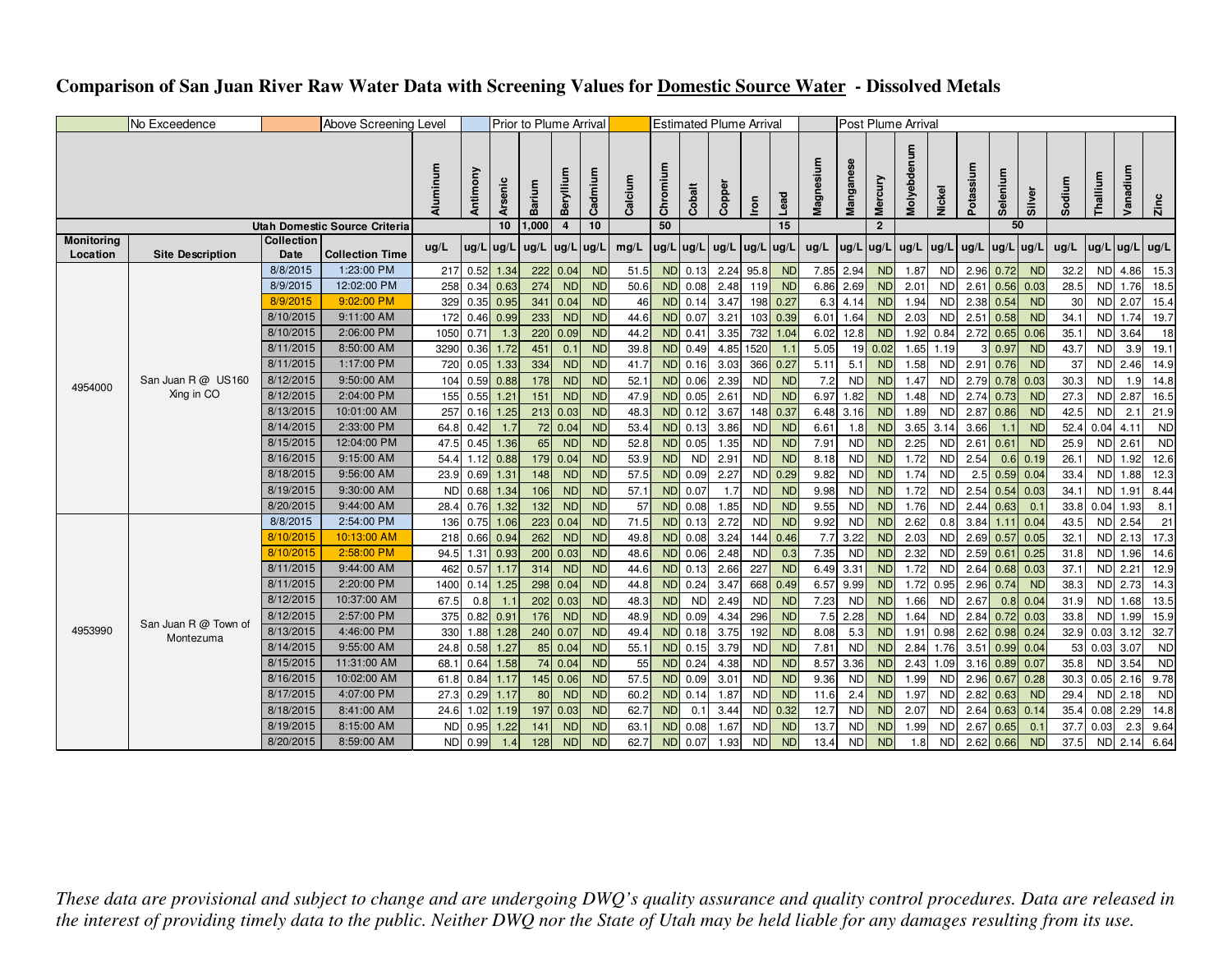|                   | No Exceedence            |                        | Above Screening Level                |              |              |              | Prior to Plume Arrival |                         |                        |              |                        |              |              | <b>Estimated Plume Arrival</b> |           |              |                        |                        | Post Plume Arrival |                   |              |                        |              |              |                   |              |                   |
|-------------------|--------------------------|------------------------|--------------------------------------|--------------|--------------|--------------|------------------------|-------------------------|------------------------|--------------|------------------------|--------------|--------------|--------------------------------|-----------|--------------|------------------------|------------------------|--------------------|-------------------|--------------|------------------------|--------------|--------------|-------------------|--------------|-------------------|
|                   |                          |                        |                                      | Aluminum     | Antimony     | Arsenic      | Barium                 | Beryllium               | Cadmium                | Calcium      | Chromium               | Cobalt       | Copper       | Iron                           | Lead      | Magnesium    | Manganese              | Mercury                | Molyebdenum        | Nickel            | Potassium    | Selenium               | Silver       | Sodium       | Thallium          | Vanadi       | Zinc              |
|                   |                          |                        | <b>Utah Domestic Source Criteria</b> |              |              | 10           | 1,000                  | $\overline{\mathbf{4}}$ | 10                     |              | 50                     |              |              |                                | 15        |              |                        | $\overline{2}$         |                    |                   |              | 50                     |              |              |                   |              |                   |
| <b>Monitoring</b> |                          | <b>Collection</b>      |                                      | ug/L         | ug/L         | ug/L         | ug/L                   | ug/L                    | ug/L                   | mg/L         | $ug/L$ ug/L            |              | ug/L         | ug/L ug/L                      |           | ug/L         | $\log/L$               | ug/L                   | ug/L               | ug/L              | ug/L         | ug/L                   | ug/L         | ug/L         | ug/L              | $ug/L$ ug/L  |                   |
| Location          | <b>Site Description</b>  | Date                   | <b>Collection Time</b>               |              |              |              |                        |                         |                        |              |                        |              |              |                                |           |              |                        |                        |                    |                   |              |                        |              |              |                   |              |                   |
|                   |                          | 8/8/2015               | 4:19:00 PM                           | 214          | 1.38         | 1.03         | 294                    | 0.06                    | <b>ND</b>              | 73.7         | <b>ND</b>              | 0.12         | 3.86         | 104                            | <b>ND</b> | 9.24         | 2.55                   | <b>ND</b>              | 3.3                | 1.01              | 4.11         | 1.43                   | 0.12         | 51.2         |                   | ND 2.22      | 19                |
|                   |                          | 8/10/2015              | 11:15:00 AM                          | 124          | 1.24         | 0.88         | 192                    | <b>ND</b>               | <b>ND</b>              | 53.2         | <b>ND</b>              | 0.07         | 2.07         |                                | ND 0.29   | 8.4          | <b>ND</b>              | <b>ND</b>              | 2.38               | <b>ND</b>         | 2.86         | 0.69                   | 0.25         | 28.4         | <b>ND</b>         | 1.75         | 13.7              |
|                   |                          | 8/10/2015              | 3:58:00 PM                           | 108          | 0.57         | 1.07         | 184                    | <b>ND</b>               | <b>ND</b>              | 48.4         |                        | ND 0.06      | 1.96         |                                | ND 0.32   | 7.83         | <b>ND</b>              | <b>ND</b>              | 2.26               | <b>ND</b>         | $2.67$ 0.53  |                        | <b>ND</b>    | 30.6         | <b>ND</b>         | 1.89         | 13.2              |
|                   |                          | 8/11/2015              | 10:53:00 AM                          | 684          | 1.18         | 1.23         | 278                    | 0.06                    | <b>ND</b>              | 45.8         | <b>ND</b>              | 0.17         | 2.87         | 328                            | <b>ND</b> | 6.93         | 4.12                   | <b>ND</b>              | 1.92               | 0.78              | $2.72$ 0.69  |                        | 0.27         | 36.8         |                   | $0.03$ 2.55  | 13.7              |
|                   |                          | 8/11/2015              | 3:01:00 PM                           | 158          | 0.27         | 1.01         | 251                    | <b>ND</b>               | <b>ND</b>              | 45.3         | <b>ND</b>              | 0.09         | 2.69         | 89.2                           | <b>ND</b> | 6.65         | <b>ND</b>              | <b>ND</b>              | 1.85               | <b>ND</b>         | $2.76$ 0.67  |                        | <b>ND</b>    | 36.6         |                   | ND 2.05      | 14.9              |
|                   |                          | 8/12/2015              | 11:12:00 AM                          | 623          | 1.08         | 1.41         | 205                    | 0.05                    | <b>ND</b>              | 46.8         | <b>ND</b>              | 0.15         | 3.44         | 310                            | <b>ND</b> | 6.98         | 4.47                   | <b>ND</b>              | 1.93               | <b>ND</b>         | 2.91         | 0.79                   | 0.06         | 37.8         |                   | ND 2.61      | 14.5              |
|                   |                          | 8/12/2015              | 5:06:00 PM                           | 605          | 1.78         | 1.43         | 260                    | 0.06                    | <b>ND</b>              | 46.6         | <b>ND</b>              | 0.16         | 2.98         | 314                            | <b>ND</b> | 7.07         | 5.16                   | <b>ND</b>              | 1.81               | 0.91              |              | $\overline{2.79}$ 0.78 | 0.15         | 33.5         | <b>ND</b>         | 2.32         | 13.2              |
| 4953250           | San Juan R @ Sand Island | 8/13/2015              | 11:28:00 AM                          | 509          | 0.67         | 1.3          | 156                    | 0.03                    | <b>ND</b>              | 53.6         | <b>ND</b>              | 0.21         | 3.1          | 275                            | <b>ND</b> | 8.21         | 8.9                    | ND                     | 1.62               | <b>ND</b>         |              | $2.96$ 0.68            | <b>ND</b>    | 29.2         | <b>ND</b>         | 3.65         | 20.4              |
|                   |                          | 8/14/2015              | 11:02:00 AM                          | <b>ND</b>    | 1.03         | 2.03         |                        | 79 0.05                 | <b>ND</b>              | 53.2         | <b>ND</b>              | 0.13         | 3.31         | <b>ND</b>                      | <b>ND</b> | 8.26         | 7.02                   | <b>ND</b>              | 5.31               | 2.38              | 3.27         | 1.08                   | 0.19         | 49.5         | 0.13              | 5.88         | 4.87              |
|                   |                          | 8/15/2015              | 10:30:00 AM                          | 95.2         | 1.12         | 1.84         | 84                     | 0.04                    | <b>ND</b>              | 55.7         | <b>ND</b>              | 0.09         | 2.27         | <b>ND</b>                      | <b>ND</b> | 8.4          | <b>ND</b>              | <b>ND</b>              | 3.93               | 0.82              | 3.46         | 1.06                   | 0.28         | 46.7         | 0.05              | 3.45         | <b>ND</b>         |
|                   |                          | 8/16/2015              | 11:06:00 AM                          | 290          | 0.43         | 1.23         | 149                    | 0.04                    | <b>ND</b>              | 55.8         | <b>ND</b>              | 0.15         | 3.89         | 202                            | <b>ND</b> | 10.2         | 3.94                   | ND                     | 1.95               | N <sub>D</sub>    | 2.91         | 0.71                   | 0.04         | 36.3         | <b>ND</b>         | 2.04         | 10.5              |
|                   |                          | 8/17/2015              | 3:33:00 PM                           | <b>ND</b>    | 0.41         | 1.48         | 87                     | <b>ND</b>               | <b>ND</b>              | 62.          | <b>ND</b>              | 0.17         | 2.11         | <b>ND</b>                      | <b>ND</b> | 11.2         | <b>ND</b>              | <b>ND</b>              | 2.67               | 1.28              | $3.13$ 0.63  |                        | <b>ND</b>    | 30           | <b>ND</b>         | 2.75         | <b>ND</b>         |
|                   |                          | 8/18/2015              | 11:22:00 AM                          | <b>ND</b>    | 0.58         | 1.46         | 138                    | <b>ND</b>               | <b>ND</b>              | 66.          | <b>ND</b>              | 0.06         | 2.25         |                                | ND 0.38   | 12.8         | 1.55                   | <b>ND</b>              | 1.94               | <b>ND</b>         | $2.92$ 0.57  |                        | <b>ND</b>    | 36           | <b>ND</b>         | 2.38         | 12.3              |
|                   |                          | 8/19/2015              | 12:33:00 PM                          | 32.9         | 0.51         | 1.32         | 122                    | <b>ND</b>               | <b>ND</b>              | 64.5         | <b>ND</b>              | 0.07         | 1.91         | <b>ND</b>                      | <b>ND</b> | 12.9         | 1.79                   | <b>ND</b>              | 1.96               | <b>ND</b>         | $2.75$ 0.56  |                        | <b>ND</b>    | 36.1         | <b>ND</b>         | 2.46         | 8.68              |
|                   |                          | 8/20/2015              | 7:21:00 AM                           | 24.4         | 0.34         | 1.42         | 138                    | <b>ND</b>               | <b>ND</b>              | 61.2         | <b>ND</b>              | 0.08         | 2.33         | ND                             | <b>ND</b> | 12.4         | <b>ND</b>              | <b>ND</b>              | 1.86               | <b>ND</b>         |              | $2.6$ 0.62             | <b>ND</b>    | 36.1         | <b>ND</b>         | 2.61         | 9.07              |
|                   |                          | 8/8/2015               | 5:40:00 PM                           | 264          | 1.38         | 1.57         | 308                    | 0.04                    | <b>ND</b>              | 49.2         | <b>ND</b>              | 0.13         | 3.95         | 144                            | <b>ND</b> | 5.75         | 2.81                   | ND                     | 3.15               | 0.89              |              | 4.15 0.92              | 0.1          | 62.6         |                   | ND 3.13      | 14.2              |
|                   |                          | 8/10/2015              | 11:53:00 AM                          | 325          | 0.38         | 1.94         | 299                    | <b>ND</b>               | <b>ND</b>              | 44.6         | <b>ND</b>              | 0.1          | 2.95         | 140                            | 0.32      | 7.84         | 2.55                   | N <sub>D</sub>         | 2.43               | <b>ND</b>         | $3.41$ 0.61  |                        | 0.03         | 43.6         |                   | ND 7.59      | 17.6              |
|                   |                          | 8/10/2015              | 4:44:00 PM                           | 149          | 1.26         | 1.4          | 265                    | <b>ND</b>               | <b>ND</b>              | 44.2         | <b>ND</b>              | 0.08         | 2.48         |                                | ND 0.32   | 7.87         | <b>ND</b>              | <b>ND</b>              | 2.63               | <b>ND</b>         |              | $3.35$ 0.75            | 0.19         | 41.9         | <b>ND</b>         | 6.67         | 18.5              |
|                   |                          | 8/11/2015              | 11:31:00 AM                          | 907          | 1.42         | 1.98         | 391                    | 0.05                    | <b>ND</b>              | 37.2         | <b>ND</b>              | 0.18         | 3.13         | 382                            | <b>ND</b> | 6.72         | 4.55                   | <b>ND</b>              | 2.46               | 0.85              |              | $3.29$ 0.78            | 0.21         | 51.3         | 0.04              | 7.82         | 12.4              |
|                   |                          | 8/11/2015<br>8/12/2015 | 3:43:00 PM<br>12:09:00 PM            | 1790         | 1.23         | 1.59         | 445                    | 0.07                    | <b>ND</b>              | 43.6         | <b>ND</b>              | 0.31         | 5.28         | 787                            | 0.57      | 7.19         | 11.6                   | <b>ND</b>              | 1.98               | 1.02              | 3.11         | 0.82                   | 0.23         | 41.4         | 0.03              | 4.55         | 17.4              |
|                   |                          |                        |                                      | 125          | 1.41         | 1.59         | 245                    | 0.03                    | <b>ND</b>              | 59.8         | <b>ND</b>              | 0.05         | 3.34         | ND                             | <b>ND</b> | 7.86         | <b>ND</b>              | ND                     | 2.27               | <b>ND</b>         |              | $3.09$ $0.92$          | 0.15         | 42.1         |                   | ND 3.07      | 14.2              |
| 4953000           | San Juan R @ Mexican     | 8/12/2015<br>8/13/2015 | 5:50:00 PM<br>12:05:00 PM            | 105          | 2.23         | 1.79         | 185                    | 0.09                    | <b>ND</b>              | 48.9         | <b>ND</b>              | 0.07         | 3.19         | <b>ND</b>                      | <b>ND</b> | 7.22         | <b>ND</b>              | <b>ND</b>              | 2.64               | <b>ND</b>         | 3.16         | 1.16                   | 0.26         | 48.7         | <b>ND</b>         | 4.34         | 16.1              |
|                   | Hat US163 Xing           | 8/14/2015              | 11:43:00 AM                          | 293          | 1.61         | 2.06         | 201                    | <b>ND</b>               | <b>ND</b>              | 42.6         | <b>ND</b>              | 0.15         | 3.46         | 143                            | <b>ND</b> | 7.21         | 3.54                   | <b>ND</b>              | 2.33               | 0.76              | 3.3          | 1.18                   | 0.18         | 44.4         | <b>ND</b>         | 7.13         | 19.8              |
|                   |                          | 8/15/2015              | 9:43:00 AM                           | 120          | 1.04         | 2.33         | 157                    | 0.04                    | <b>ND</b>              | 46.2         | <b>ND</b>              | 0.24         | 5.86         | <b>ND</b>                      | <b>ND</b> | 10.5         | 2.43                   | <b>ND</b>              | 5.87               | 1.75              | 4.29         | 1.56                   | 0.15         | 68           | 0.18              | 8.06         | <b>ND</b>         |
|                   |                          | 8/16/2015              | 11:58:00 AM                          | 135<br>84.3  | 1.04<br>0.45 | 1.7<br>1.35  | 117<br>194             | 0.03<br>0.03            | <b>ND</b><br><b>ND</b> | 53.7<br>57.7 | <b>ND</b><br><b>ND</b> | 0.58<br>0.12 | 8.56<br>3.92 | ND<br><b>ND</b>                | ND<br>ND  | 9.03         | 7.42<br><b>ND</b>      | <b>ND</b><br><b>ND</b> | 3.28<br>2.31       | 1.66<br><b>ND</b> | 3.62         | 1.19<br>$3.5$ 0.84     | 0.19         | 51.9<br>40.2 | 0.06<br><b>ND</b> | 5.65<br>3.31 | 6.18              |
|                   |                          | 8/17/2015              | 3:04:00 PM                           | 52.3         | 0.82         | 1.55         | 108                    | <b>ND</b>               | <b>ND</b>              | 59.3         | <b>ND</b>              | 0.13         | 2.85         | <b>ND</b>                      | <b>ND</b> | 8.96<br>10.3 | <b>ND</b>              | ND                     | 2.55               | 1.23              | 3.42         | 0.86                   | 0.03<br>0.19 | 37.3         | 0.04              | 3.4          | 13.8<br><b>ND</b> |
|                   |                          | 8/18/2015              | 11:55:00 AM                          |              | 1.59         |              |                        |                         |                        | 65.3         | <b>ND</b>              | 0.14         | 3.05         | <b>ND</b>                      | 0.5       |              |                        | <b>ND</b>              | 2.09               | <b>ND</b>         |              | 0.6                    | 0.09         |              | 0.04              | 2.97         | 20.4              |
|                   |                          | 8/19/2015              | 1:03:00 PM                           | 123          |              | 1.42         | 258                    | <b>ND</b>               | <b>ND</b><br><b>ND</b> |              |                        |              |              |                                | ND 0.31   | 11.9<br>12.8 | 3.96<br>3.51           | <b>ND</b>              |                    | ND                | 3.05         |                        | <b>ND</b>    | 35.8         | <b>ND</b>         | 3.2          |                   |
|                   |                          | 8/20/2015              | 6:56:00 AM                           | 83.3<br>50.4 | 0.43<br>0.35 | 1.45<br>1.42 | 219<br>200             | <b>ND</b><br><b>ND</b>  | <b>ND</b>              | 65.7         | <b>ND</b><br><b>ND</b> | 0.1<br>0.07  | 2.86<br>2.19 | ND                             | <b>ND</b> |              | <b>ND</b>              | <b>ND</b>              | 2.02<br>1.98       | <b>ND</b>         | 2.96<br>2.79 | 0.68                   | <b>ND</b>    | 38.4<br>36.9 | <b>ND</b>         | 2.98         | 9.29<br>8.35      |
|                   |                          | 8/13/2015              | 2:42:00 PM                           | 643          | 0.18         | 1.76         | 411                    | 0.06                    | <b>ND</b>              | 66.4<br>52.3 | <b>ND</b>              | 0.3          | 4.36         | 388                            | 0.92      | 12.6<br>7.5  | 13.8                   | ND                     | 2.16               | 1.09              | 3.09         | 0.6<br>0.91            | <b>ND</b>    | 47           | <b>ND</b>         | 4.99         | 19.2              |
|                   |                          | 8/14/2015              | 2:33:00 PM                           | 38.5         | 0.32         | 1.89         | 121                    | <b>ND</b>               | <b>ND</b>              | 51.          | <b>ND</b>              | 0.13         | 3.6          | <b>ND</b>                      | <b>ND</b> | 8.23         |                        | <b>ND</b>              | 3.3                | 1.28              | 3.69         |                        | 0.03         | 49.8         | <b>ND</b>         | 5.38         | <b>ND</b>         |
|                   |                          | 8/15/2015              | 2:30:00 PM                           |              | 0.34         |              |                        |                         | <b>ND</b>              |              | <b>ND</b>              | 0.08         | 2.6          | <b>ND</b>                      | <b>ND</b> |              | <b>ND</b><br><b>ND</b> | <b>ND</b>              | 4.27               | 0.95              |              | 1.13                   | <b>ND</b>    | 66.3         | <b>ND</b>         | 5.48         | <b>ND</b>         |
| 4952940           | San Juan R @ Clay Hills  | 8/16/2015              | 2:46:00 PM                           | 119<br>925   | 0.25         | 1.75<br>1.71 | 136<br>319             | <b>ND</b><br>0.05       | <b>ND</b>              | 43.<br>52.7  | <b>ND</b>              | 0.31         | 5.26         |                                | 490 0.46  | 8.99<br>9.48 | 9.63                   | <b>ND</b>              | 2.78               | 0.84              | 4.17 0.91    | $3.62$ 1.18            | <b>ND</b>    | 58.2         | <b>ND</b>         | 5.71         | 20.6              |
|                   |                          | 8/17/2015              | 1:03:00 PM                           | 101          | 0.26         | 1.63         | 132                    | <b>ND</b>               | <b>ND</b>              | 53.2         | <b>ND</b>              | 0.25         | 4.65         | <b>ND</b>                      | <b>ND</b> | 8.79         | 2.7                    | <b>ND</b>              | 2.55               | 1.36              |              | $3.89$ 0.73            | <b>ND</b>    | 44.5         | <b>ND</b>         | 4.83         | <b>ND</b>         |
|                   |                          | 8/18/2015              | 1:45:00 PM                           | 53.2         | 0.55         | 1.56         | 279                    | <b>ND</b>               | <b>ND</b>              | 60.6         | <b>ND</b>              | 0.08         | 2.62         | <b>ND</b>                      | 0.3       | 9.91         | ND                     | <b>ND</b>              | 2.17               | <b>ND</b>         | $3.49$ 0.64  |                        | 0.04         | 38.3         | <b>ND</b>         | 3.61         |                   |
|                   |                          | 8/19/2015              | 3:09:00 PM                           |              |              |              | 331                    | <b>ND</b>               | <b>ND</b>              | 65.7         | <b>ND</b>              |              |              | <b>ND</b>                      | <b>ND</b> | 11.4         | 1.62                   | <b>ND</b>              | 2.23               |                   |              |                        | <b>ND</b>    | 38.1         | <b>ND</b>         |              | 20.5              |
|                   |                          |                        |                                      | 74.8         | 0.63         | 1.57         |                        |                         |                        |              |                        | 0.1          | 2.15         |                                |           |              |                        |                        |                    | 0.9               |              | $3.36$ 0.62            |              |              |                   | 4.01         | 15.3              |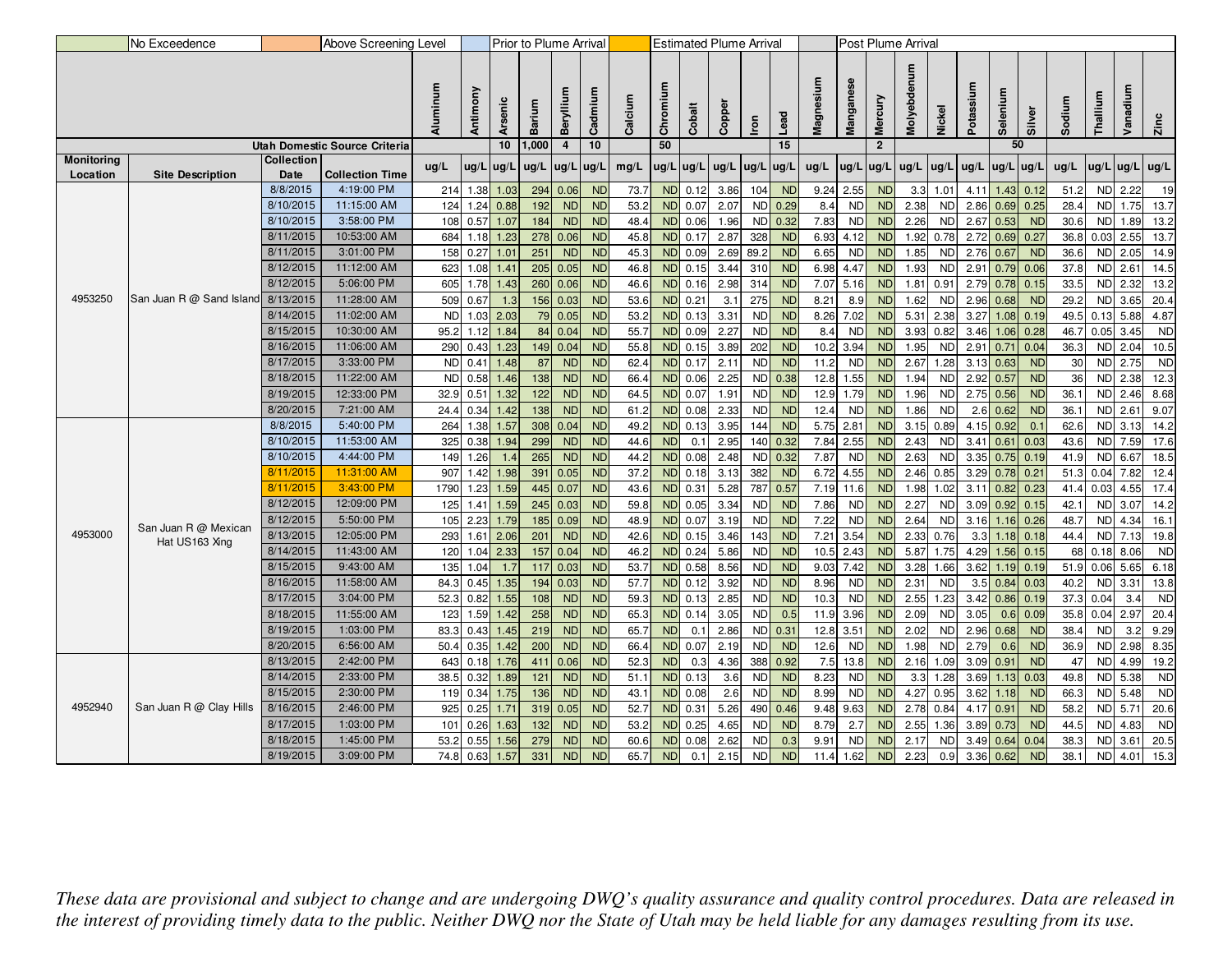# **Comparison of San Juan River Raw Water Data with Screening Values for Agricultural Uses (Stock watering and Irrigation) – Dissolved Metals**

|                        | No Exceedence           |                        | Above Screening Level                       |             | Prior to Plume Arrival |              |             |                        |                        | <b>Estimated Plume Arrival</b> |                 |                 |               |                  |                        | Post Plume Arrival |                  |                        |                |                   |              |              |                     |              |            |                        |                             |              |              |
|------------------------|-------------------------|------------------------|---------------------------------------------|-------------|------------------------|--------------|-------------|------------------------|------------------------|--------------------------------|-----------------|-----------------|---------------|------------------|------------------------|--------------------|------------------|------------------------|----------------|-------------------|--------------|--------------|---------------------|--------------|------------|------------------------|-----------------------------|--------------|--------------|
|                        |                         |                        |                                             | Aluminum    | Antimony               | Arsenic      | Barium      | Beryllium              | Cadmium                | Calcium                        | Chromi          | Cobalt          | Copper        | Iron             | Lead                   | Magnesiu           | Mangane          | Mercury                | Molybdenum     | ckel<br>ž         | Potassi      | Selenium     | Silver              | Sodium       | Sulfate    | Thallium               | l Dissolv<br>Solids<br>otal | Vanadium     | Zinc         |
|                        |                         |                        | Livestock Water 5,000                       |             |                        | 200          |             |                        | 50                     | 500                            | 1000            | 1000            | 500           |                  | 100                    | 250,000            |                  | 10 <sup>10</sup>       |                |                   |              | 50           |                     | 1000000      |            |                        | 1200                        | 100          | 25000        |
|                        |                         |                        | Irrigation Water Short-term NAS, 1972 5,000 |             |                        | 100          |             |                        | 10                     |                                | 100             | 50              | 200           | 5000             | 5000                   |                    | 200              |                        | 10             | 200               |              | 20           |                     |              |            |                        | 500000                      | 100          | 2000         |
|                        |                         |                        | Irrigation Water Long-term NAS, 1972 20,000 |             |                        | 2000         |             |                        | 50                     |                                | 1000            | 5000            |               | 5000 20,000      | 10,000                 |                    | 10,000           |                        | 50             | 2,000             |              | 20           |                     |              |            |                        | 500000                      | 1000         | 10000        |
|                        |                         |                        | Utah DWQ Agricultural Use Criteria 4        |             |                        | 100          |             |                        | 10                     |                                | 100             |                 | 200           |                  | 100                    |                    |                  |                        |                |                   |              | 50           |                     |              |            |                        | 1200                        |              |              |
| Monitoring<br>Location | <b>Site Description</b> | <b>Collection Date</b> | <b>Collection Time</b>                      | ug/L        | ug/L                   |              |             | ug/L  ug/L  ug/L  ug/L |                        | mg/L                           | ug/L            | uq/L            | ug/L          | ug/L             | ug/L                   | mg/L               | ug/L             | ug/L                   |                | $ug/L$ $ug/L$     | mg/L         | ug/l         | ug/L                | mq/L         | mg/L       | $\mu$ g/L              | mg/L                        | ug/L         | ug/L         |
|                        |                         | 8/8/2015               | 1:23:00 PM                                  | 217         | 0.524                  | 1.34         |             | 222 0.04 ND            |                        | 51.5                           | <b>ND</b>       | 0.127           | 2.24          | 95.8             | <b>ND</b>              | 7.85               | 2.94             | <b>ND</b>              |                | 1.87 ND           | 2.96         | 0.72         | <b>ND</b>           | 32.2         | 111        | <b>ND</b>              | 460                         | 4.86         | 15.3         |
|                        |                         | 8/9/2015               | 12:02:00 PM                                 | 258         | 0.341                  | 0.63         | 274         | <b>ND</b>              | <b>ND</b>              | 50.6                           | <b>ND</b>       | 0.0817          | 2.48          | 119              | <b>ND</b>              | 6.86               | 2.69             | <b>ND</b>              | 2.01           | <b>ND</b>         | 2.61         | 0.56         | 0.0257              | 28.5         | 120        | <b>ND</b>              | 400                         | 1.76         | 18.5         |
|                        |                         | 8/9/2015               | 3:05:00 PM                                  | <b>NS</b>   | <b>NS</b>              | <b>NS</b>    | <b>NS</b>   | <b>NS</b>              | <b>NS</b>              | <b>NS</b>                      | <b>NS</b>       | <b>NS</b>       | <b>NS</b>     | <b>NS</b>        | <b>NS</b>              | <b>NS</b>          | <b>NS</b>        | <b>NS</b>              | <b>NS</b>      | <b>NS</b>         | <b>NS</b>    | <b>NS</b>    | <b>NS</b>           | <b>NS</b>    | 112        | <b>NS</b>              | 350                         | <b>NS</b>    | <b>NS</b>    |
|                        |                         | 8/9/2015               | 6:00:00 PM                                  | <b>NS</b>   | <b>NS</b>              | <b>NS</b>    | <b>NS</b>   | <b>NS</b>              | <b>NS</b>              | <b>NS</b>                      | <b>NS</b>       | <b>NS</b>       | <b>NS</b>     | <b>NS</b>        | <b>NS</b>              | <b>NS</b>          | <b>NS</b>        | <b>NS</b>              | <b>NS</b>      | <b>NS</b>         | <b>NS</b>    | <b>NS</b>    | <b>NS</b>           | <b>NS</b>    | 99.1       | <b>NS</b>              | 410                         | <b>NS</b>    | <b>NS</b>    |
|                        |                         | 8/9/2015               | 9:02:00 PM                                  | 329         | 0.347                  | 0.95         | 341         | 0.04                   | <b>ND</b>              | 46                             | ND              | 0.139           | 3.47          | 198              | 0.274                  | 6.3                | 4.14             | <b>ND</b>              | 1.94           | <b>ND</b>         | 2.38         | 0.54         | <b>ND</b>           | 30           | 97.3       | <b>ND</b>              | 430                         | 2.07         | 15.4         |
|                        |                         | 8/10/2015<br>8/10/2015 | 9:11:00 AM<br>2:06:00 PM                    | 172<br>1050 | 0.458<br>0.711         | 0.99<br>1.3  | 233<br>220  | <b>ND</b>              | <b>ND</b>              | 44.6<br>44.2                   | <b>ND</b><br>ND | 0.0673<br>0.407 | 3.21<br>3.35  | 103              | 0.391<br>1.04          | 6.01               | 1.64<br>12.8     | <b>ND</b><br><b>ND</b> | 2.03           | <b>ND</b><br>0.84 | 2.51<br>2.72 | 0.58         | <b>ND</b>           | 34.1         | 99.7       | <b>ND</b>              | 380                         | 1.74<br>3.64 | 19.7<br>18   |
|                        |                         | 8/11/2015              | 8:50:00 AM                                  | 3290        | 0.364                  | 1.72         | 451         | $0.09$ ND<br>0.1       | <b>ND</b>              | 39.8                           | ND              | 0.488           | 4.85          | 732<br>1520      | 1.1                    | 6.02<br>5.05       | 19               | 0.015                  | 1.92  <br>1.65 | 1.19              | 3            | 0.65<br>0.97 | 0.0586<br><b>ND</b> | 35.1<br>43.7 | 102<br>100 | <b>ND</b><br><b>ND</b> | 490<br>380                  | 3.9          | 19.1         |
|                        | San Juan R @ US160 Xing | 8/11/2015              | 1:17:00 PM                                  | 720         | 0.0516                 | 1.33         | 334         | <b>ND</b>              | <b>ND</b>              | 41.7                           | ND              | 0.155           | 3.03          | 366              | 0.27                   | 5.11               | 5.1              | <b>ND</b>              |                | $1.58$ ND         | 2.91         | 0.76         | <b>ND</b>           | 37           | 99.2       | N <sub>D</sub>         | 290                         | 2.46         | 14.9         |
| 4954000                | in CO                   | 8/12/2015              | 9:50:00 AM                                  | 104         | 0.586                  | 0.88         | 178         | <b>ND</b>              | <b>ND</b>              | 52.1                           | <b>ND</b>       | 0.0614          | 2.39          | <b>ND</b>        | <b>ND</b>              | 7.2                | <b>ND</b>        | <b>ND</b>              | 1.47           | <b>ND</b>         | 2.79         | 0.78         | 0.0252              | 30.3         | 118        | <b>ND</b>              | 620                         | 1.9          | 14.8         |
|                        |                         | 8/12/2015              | 2:04:00 PM                                  | 155         | 0.548                  | 1.21         | 151         | <b>ND</b>              | <b>ND</b>              | 47.9                           | <b>ND</b>       |                 | $0.0478$ 2.61 | <b>ND</b>        | <b>ND</b>              | 6.97               | 1.82             | <b>ND</b>              | 1.48           | <b>ND</b>         | 2.74         | 0.73         | <b>ND</b>           | 27.3         | 102        | <b>ND</b>              | 450                         | 2.87         | 16.5         |
|                        |                         | 8/13/2015              | 10:01:00 AM                                 | 257         | 0.158                  | 1.25         | 213         | 0.03                   | <b>ND</b>              | 48.3                           | <b>ND</b>       | 0.122           | 3.67          | 148              | 0.373                  | 6.48               | 3.16             | <b>ND</b>              | 1.89           | <b>ND</b>         | 2.87         | 0.86         | <b>ND</b>           | 42.5         | 121        | <b>ND</b>              | 450                         | 2.1          | 21.9         |
|                        |                         | 8/14/2015              | 2:33:00 PM                                  | 64.8        | 0.421                  | 1.7          | 72.3        | 0.04                   | <b>ND</b>              | 53.4                           | ND              | 0.133           | 3.86          | <b>ND</b>        | <b>ND</b>              | 6.61               | 1.8              | <b>ND</b>              | 3.65           | 3.14              | 3.66         | 1.1          | <b>ND</b>           | 52.4         | 135        | 0.04                   | 720                         | 4.11         | <b>ND</b>    |
|                        |                         | 8/15/2015              | 12:04:00 PM                                 | 47.5        | 0.445                  | 1.36         | 65.2        | <b>ND</b>              | <b>ND</b>              | 52.8                           | <b>ND</b>       | 0.052           | 1.35          | <b>ND</b>        | <b>ND</b>              | 7.91               | <b>ND</b>        | <b>ND</b>              | 2.25           | <b>ND</b>         | 2.61         | 0.61         | <b>ND</b>           | 25.9         | 106        | <b>ND</b>              | 580                         | 2.61         | <b>ND</b>    |
|                        |                         | 8/16/2015              | 9:15:00 AM                                  | 54.4        | 1.12                   | 0.88         | 179         | 0.04                   | <b>ND</b>              | 53.9                           | <b>ND</b>       | <b>ND</b>       | 2.91          | <b>ND</b>        | <b>ND</b>              | 8.18               | <b>ND</b>        | <b>ND</b>              | 1.72           | <b>ND</b>         | 2.54         | 0.6          | 0.186               | 26.1         | <b>NS</b>  | <b>ND</b>              | 980                         | 1.92         | 12.6         |
|                        |                         | 8/18/2015              | 9:56:00 AM                                  | 23.9        | 0.689                  | 1.31         | 148         | ND.                    | <b>ND</b>              | 57.5                           | <b>ND</b>       | 0.0869          | 2.27          | <b>ND</b>        | 0.287                  | 9.82               | <b>ND</b>        | <b>ND</b>              | 1.74           | <b>ND</b>         | 2.5          | 0.59         | 0.0393              | 33.4         | 111        | <b>ND</b>              | 220                         | 1.88         | 12.3         |
|                        |                         | 8/19/2015              | 9:30:00 AM                                  | <b>ND</b>   | 0.682                  | 1.34         | 106         | <b>ND</b>              | <b>ND</b>              | 57.1                           | ND              | 0.0697          | 1.7           | <b>ND</b>        | <b>ND</b>              | 9.98               | <b>ND</b>        | <b>ND</b>              | 1.72           | <b>ND</b>         | 2.54         | 0.54         | 0.0291              | 34.1         | 110        | <b>ND</b>              | 280                         | 1.91         | 8.44         |
|                        |                         | 8/20/2015              | 9:44:00 AM                                  | 28.4        | 0.764                  | 1.32         | 132         | <b>ND</b>              | <b>ND</b>              | 57                             | <b>ND</b>       | 0.0772          | 1.85          | <b>ND</b>        | <b>ND</b>              | 9.55               | <b>ND</b>        | <b>ND</b>              | 1.76           | <b>ND</b>         | 2.44         | 0.63         | 0.104               | 33.8         | 111        | 0.04                   | 930                         | 1.93         | 8.1          |
|                        |                         | 8/8/2015               | 2:54:00 PM                                  | 136         | 0.747                  | 1.06         | 223         | 0.04                   | <b>ND</b>              | 71.5                           | <b>ND</b>       | 0.13            | 2.72          | <b>ND</b>        | <b>ND</b>              | 9.92               | <b>ND</b>        | <b>ND</b>              | 2.62           | 0.8               | 3.84         | 1.11         | 0.0412              | 43.5         | 195        | <b>ND</b>              | 610                         | 2.54         | 21           |
|                        |                         | 8/10/2015              | 10:13:00 AM                                 | 218         | 0.66                   | 0.94         | 262         | <b>ND</b>              | <b>ND</b>              | 49.8                           | <b>ND</b>       | 0.0764          | 3.24          | 144              | 0.461                  | 7.7                | 3.22             | <b>ND</b>              | 2.03           | <b>ND</b>         | 2.69         | 0.57         | 0.0529              | 32.1         | 115        | <b>ND</b>              | 610                         | 2.13         | 17.3         |
|                        |                         | 8/10/2015              | 2:58:00 PM                                  | 94.5        | 1.31                   | 0.93         | 200         | 0.03                   | <b>ND</b>              | 48.6                           | ND              | 0.0595          | 2.48          | <b>ND</b>        | 0.297                  | 7.35               | <b>ND</b>        | <b>ND</b>              | 2.32           | <b>ND</b>         | 2.59         | 0.61         | 0.251               | 31.8         | 108        | <b>ND</b>              | 460                         | 1.96         | 14.6         |
|                        |                         | 8/11/2015              | 9:44:00 AM                                  | 462         | 0.568                  | 1.17         | 314         | <b>ND</b>              | <b>ND</b>              | 44.6                           | ND              | 0.127           | 2.66          | 227              | <b>ND</b>              | 6.49               | 3.31             | <b>ND</b>              | 1.72           | <b>ND</b>         | 2.64         | 0.68         | 0.0307              | 37.1         | 110        | <b>ND</b>              | 460                         | 2.21         | 12.9         |
|                        |                         | 8/11/2015              | 2:20:00 PM                                  | 1400        | 0.136                  | 1.25         | 298         | 0.04                   | <b>ND</b>              | 44.8                           | <b>ND</b>       | 0.24            | 3.47          | 668              | 0.489                  | 6.57               | 9.99             | <b>ND</b>              | 1.72           | 0.95              | 2.96         | 0.74         | <b>ND</b>           | 38.3         | 110        | <b>ND</b>              | 620                         | 2.73         | 14.3         |
|                        |                         | 8/12/2015              | 10:37:00 AM                                 | 67.5        | 0.799                  | 1.1          | 202         | $0.03$ ND              |                        | 48.3                           | ND              | <b>ND</b>       | 2.49          | <b>ND</b>        | <b>ND</b>              | 7.23               | <b>ND</b>        | <b>ND</b>              | 1.66           | <b>ND</b>         | 2.67         | 0.8          | 0.0397              | 31.9         | 114        | <b>ND</b>              | 560                         | 1.68         | 13.5         |
| 4953990                | San Juan R @ Town of    | 8/12/2015<br>8/13/2015 | 2:57:00 PM<br>4:46:00 PM                    | 375         | 0.822<br>1.88          | 0.91<br>1.28 | 176         | <b>ND</b>              | <b>ND</b><br><b>ND</b> | 48.9                           | <b>ND</b><br>ND | 0.0898          | 4.34<br>3.75  | 296              | <b>ND</b><br><b>ND</b> | 7.5                | 2.28             | <b>ND</b><br><b>ND</b> | 1.64           | <b>ND</b><br>0.98 | 2.84<br>2.62 | 0.72         | 0.0343              | 33.8<br>32.9 | 123        | <b>ND</b>              | 460<br>370                  | 1.99<br>3.12 | 15.9<br>32.7 |
|                        | Montezuma               | 8/14/2015              | 9:55:00 AM                                  | 330<br>24.8 | 0.582                  | 1.27         | 240<br>85.1 | 0.07<br>0.04           | <b>ND</b>              | 49.4<br>55.1                   | <b>ND</b>       | 0.18<br>0.146   | 3.79          | 192<br><b>ND</b> | <b>ND</b>              | 8.08<br>7.81       | 5.3<br><b>ND</b> | <b>ND</b>              | 1.91<br>2.84   | 1.76              | 3.51         | 0.98<br>0.99 | 0.235<br>0.0355     | 53           | 125<br>154 | 0.03<br>0.03           | 480                         | 3.07         | <b>ND</b>    |
|                        |                         | 8/15/2015              | 11:31:00 AM                                 | 68.1        | 0.642                  | 1.58         | 73.6        | 0.04                   | <b>ND</b>              | 55                             | ND              | 0.244           | 4.38          | <b>ND</b>        | <b>ND</b>              | 8.57               | 3.36             | <b>ND</b>              | 2.43           | 1.09              | 3.16         | 0.89         | 0.0705              | 35.8         | 139        | <b>ND</b>              | 440                         | 3.54         | <b>ND</b>    |
|                        |                         | 8/16/2015              | 10:02:00 AM                                 | 61.8        | 0.835                  | 1.17         | 145         | 0.06                   | <b>ND</b>              | 57.5                           | <b>ND</b>       | 0.092           | 3.01          | <b>ND</b>        | <b>ND</b>              | 9.36               | <b>ND</b>        | <b>ND</b>              | 1.99           | <b>ND</b>         | 2.96         | 0.67         | 0.283               | 30.3         | <b>NS</b>  | 0.05                   | 1170                        | 2.16         | 9.78         |
|                        |                         | 8/17/2015              | 4:07:00 PM                                  | 27.3        | 0.285                  | 1.17         | 80.4        | <b>ND</b>              | <b>ND</b>              | 60.2                           | ND              | 0.137           | 1.87          | <b>ND</b>        | <b>ND</b>              | 11.6               | 2.4              | <b>ND</b>              | 1.97           | <b>ND</b>         | 2.82         | 0.63         | <b>ND</b>           | 29.4         | <b>NS</b>  | <b>ND</b>              | 790                         | 2.18         | <b>ND</b>    |
|                        |                         | 8/18/2015              | 8:41:00 AM                                  | 24.6        | 1.02                   | 1.19         | 197         | 0.03                   | <b>ND</b>              | 62.7                           | ND              | 0.0974          | 3.44          | <b>ND</b>        | 0.316                  | 12.7               | <b>ND</b>        | <b>ND</b>              | 2.07           | <b>ND</b>         | 2.64         | 0.63         | 0.136               | 35.4         | 134        | 0.08                   | 280                         | 2.29         | 14.8         |
|                        |                         | 8/19/2015              | 8:15:00 AM                                  | <b>ND</b>   | 0.947                  | 1.22         | 141         | <b>ND</b>              | <b>ND</b>              | 63.1                           | <b>ND</b>       | 0.0794          | 1.67          | <b>ND</b>        | <b>ND</b>              | 13.7               | <b>ND</b>        | <b>ND</b>              | 1.99           | <b>ND</b>         | 2.67         | 0.65         | 0.0967              | 37.7         | 139        | 0.03                   | 310                         | 2.3          | 9.64         |
|                        |                         | 8/20/2015              | 8:59:00 AM                                  | <b>ND</b>   | 0.994                  | 1.4          | 128         | <b>ND</b>              | <b>ND</b>              | 62.7                           | <b>ND</b>       | 0.071           | 1.93          | <b>ND</b>        | <b>ND</b>              | 13.4               | <b>ND</b>        | <b>ND</b>              | 1.8            | <b>ND</b>         | 2.62         | 0.66         | <b>ND</b>           | 37.5         | 134        | <b>ND</b>              | 370                         | 2.14         | 6.64         |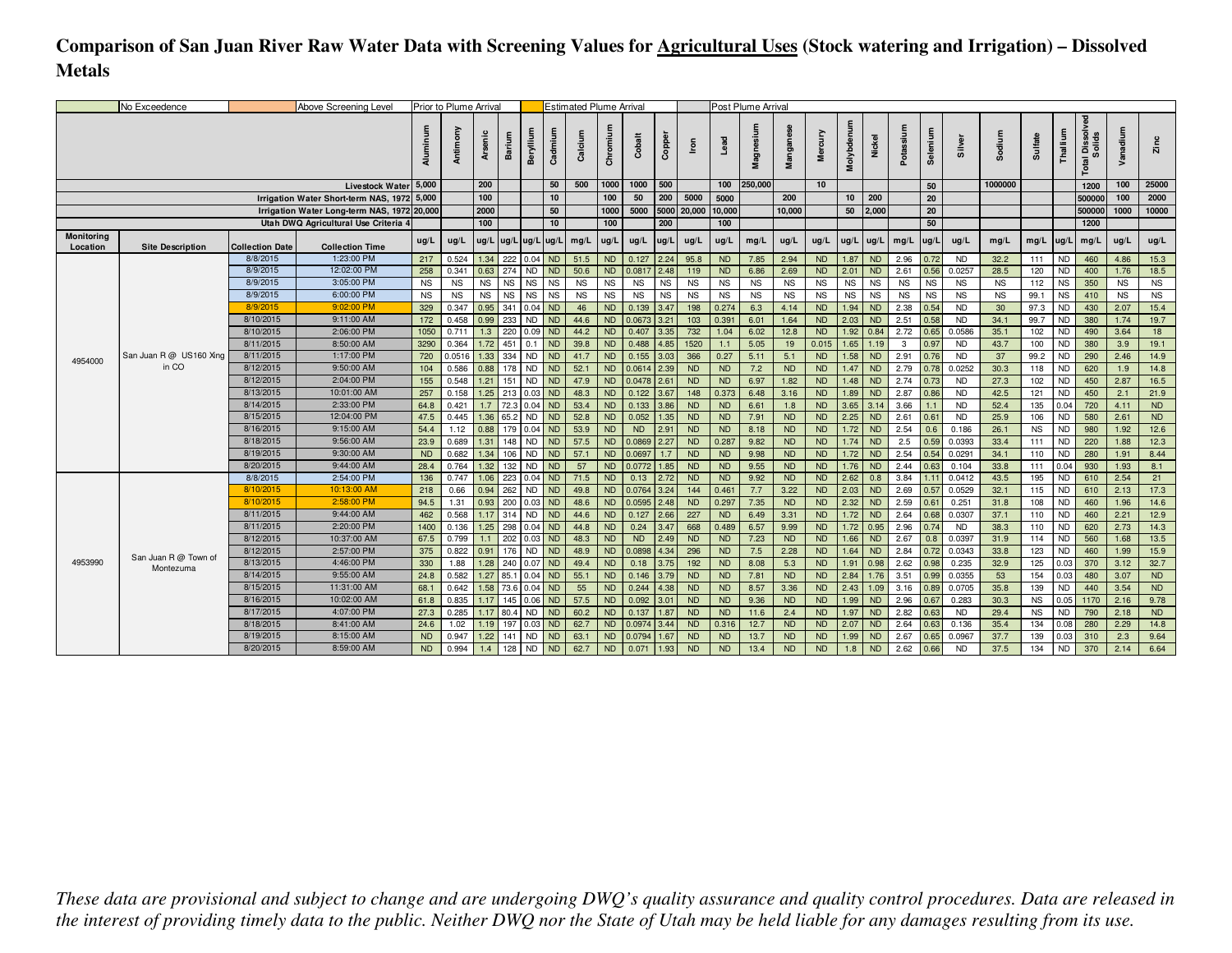|                        | No Exceedence            |                        | Above Screening Level                       |                        | Prior to Plume Arrival |              |                     |                        |                        | <b>Estimated Plume Arrival</b> |                        |                 |               |                        |                    | Post Plume Arrival |                   |                        |                   |                   |                |              |                        |          |                  |                        |                                        |              |                   |
|------------------------|--------------------------|------------------------|---------------------------------------------|------------------------|------------------------|--------------|---------------------|------------------------|------------------------|--------------------------------|------------------------|-----------------|---------------|------------------------|--------------------|--------------------|-------------------|------------------------|-------------------|-------------------|----------------|--------------|------------------------|----------|------------------|------------------------|----------------------------------------|--------------|-------------------|
|                        |                          |                        |                                             | Aluminum               | Antimony               | Arsenic      | Barium              | Beryllium              | Cadmiun                | Calcium                        | Chromium               | Cobalt          | Copper        | <b>S</b>               |                    | Magnesium          | Mangan            | Mercury                | Molybdenum        | Nickel            | Potassium      | Selenium     | $\overline{a}$         | Sodium   | Sulfate          | Thallium               | ssolved<br>Solids<br>ä<br><b>Total</b> | Vanadium     | Zinc              |
|                        |                          |                        | <b>Livestock Water</b>                      | 5,000                  |                        | 200          |                     |                        | 50                     | 500                            | 1000                   | 1000            | 500           |                        | 100                | 250,000            |                   | 10                     |                   |                   |                | 50           |                        | 1000000  |                  |                        | 1200                                   | 100          | 25000             |
|                        |                          |                        | Irrigation Water Short-term NAS, 1972 5,000 |                        |                        | 100          |                     |                        | 10                     |                                | 100                    | 50              | 200           | 5000                   | 5000               |                    | 200               |                        | 10                | 200               |                | 20           |                        |          |                  |                        | 500000                                 | 100          | 2000              |
|                        |                          |                        | Irrigation Water Long-term NAS, 1972 20,000 |                        |                        | 2000         |                     |                        | 50                     |                                | 1000                   | 5000            |               | 5000 20,000            | 10,000             |                    | 10,000            |                        | 50                | 2,000             |                | 20           |                        |          |                  |                        | 500000                                 | 1000         | 10000             |
|                        |                          |                        | Utah DWQ Agricultural Use Criteria 4        |                        |                        | 100          |                     |                        | 10                     |                                | 100                    |                 | 200           |                        | 100                |                    |                   |                        |                   |                   |                | 50           |                        |          |                  |                        | 1200                                   |              |                   |
| Monitoring<br>Location | <b>Site Description</b>  | <b>Collection Date</b> | <b>Collection Time</b>                      | ug/L                   | ug/L                   |              | ug/L ug/L ug/L ug/L |                        |                        | mg/L                           | ug/L                   |                 | $ug/L$ $ug/L$ | ug/L                   | ug/L               | mg/L               | ug/L              | ug/L                   |                   |                   | ug/L ug/L mg/L | ug/L         | ug/L                   | mg/L     | mg/L ug/L        |                        | mg/L                                   | ug/L         | ug/L              |
|                        |                          | 8/8/2015               | 4:19:00 PM                                  | 214                    | 1.38                   | 1.03         | 294                 | $0.06$ ND              |                        | 73.7                           | <b>ND</b>              | 0.124           | 3.86          | 104                    | <b>ND</b>          | 9.24               | 2.55              | <b>ND</b>              | 3.3               | 1.01              | 4.11           | 1.43         | 0.123                  | 51.2     | 226              | <b>ND</b>              | 640                                    | 2.22         | 19                |
|                        |                          | 8/10/2015              | 11:15:00 AM                                 | 124                    | 1.24                   | 0.88         | 192                 | <b>ND</b>              | <b>ND</b>              | 53.2                           | <b>ND</b>              | 0.0685          | 2.07          | <b>ND</b>              | 0.287              | 8.4                | <b>ND</b>         | <b>ND</b>              | 2.38              | <b>ND</b>         | 2.86           | 0.69         | 0.252                  | 28.4     | 124              | <b>ND</b>              | 370                                    | 1.75         | 13.7              |
|                        |                          | 8/10/2015              | 3:58:00 PM                                  | 108                    | 0.574                  | 1.07         | 184                 | <b>ND</b>              | <b>ND</b>              | 48.4                           | <b>ND</b>              | 0.0556          | .96           | <b>ND</b>              | 0.315              | 7.83               | <b>ND</b>         | <b>ND</b>              | 2.26              | <b>ND</b>         | 2.67           | 0.53         | <b>ND</b>              | 30.6     | 118              | <b>ND</b>              | 490                                    | 1.89         | 13.2              |
|                        |                          | 8/11/2015              | 10:53:00 AM                                 | 684                    | 1.18                   | 1.23         | 278                 | 0.06                   | <b>ND</b>              | 45.8                           | <b>ND</b>              | 0.172           | 2.87          | 328                    | <b>ND</b>          | 6.93               | 4.12              | <b>ND</b>              | 1.92              | 0.78              | 2.72           | 0.69         | 0.269                  | 36.8     | 114              | 0.03                   | 390                                    | 2.55         | 13.7              |
|                        |                          | 8/11/2015              | 3:01:00 PM                                  | 158                    | 0.271                  | 1.01         | 251                 | <b>ND</b>              | <b>ND</b>              | 45.3                           | <b>ND</b>              | 0.0864          | 2.69          | 89.2                   | <b>ND</b>          | 6.65               | <b>ND</b>         | <b>ND</b>              | 1.85              | <b>ND</b>         | 2.76           | 0.67         | <b>ND</b>              | 36.6     | 112              | <b>ND</b>              | 360                                    | 2.05         | 14.9              |
|                        |                          | 8/12/2015              | 11:12:00 AM                                 | 623                    | 1.08                   | 1.41         | 205                 | $0.05$ ND              |                        | 46.8                           | <b>ND</b>              | 0.154           | 3.44          | 310                    | <b>ND</b>          | 6.98               | 4.47              | <b>ND</b>              | 1.93              | <b>ND</b>         | 2.91           | 0.79         | 0.0594                 | 37.8     | 112              | ND                     | 450                                    | 2.61         | 14.5              |
|                        |                          | 8/12/2015              | 5:06:00 PM                                  | 605                    | 1.78                   | 1.43         | 260                 | $0.06$ ND              |                        | 46.6                           | <b>ND</b>              | 0.162           | 2.98          | 314                    | <b>ND</b>          | 7.07               | 5.16              | <b>ND</b>              | 1.81              | 0.91              | 2.79           | 0.78         | 0.152                  | 33.5     | 109              | <b>ND</b>              | 410                                    | 2.32         | 13.2              |
| 4953250                | San Juan R @ Sand Island | 8/13/2015              | 11:28:00 AM                                 | 509                    | 0.667                  | 1.3          | 156                 | 0.03                   | ND                     | 53.6                           | <b>ND</b>              | 0.21            | 3.1           | 275                    | <b>ND</b>          | 8.21               | 8.9               | ND                     | 1.62              | <b>ND</b>         | 2.96           | 0.68         | <b>ND</b>              | 29.2     | 121              | <b>ND</b>              | 450                                    | 3.65         | 20.4              |
|                        |                          | 8/14/2015              | 11:02:00 AM                                 | <b>ND</b>              | 1.03                   | 2.03         | 78.6 0.05 ND        |                        |                        | 53.2                           | <b>ND</b>              | 0.131           | 3.31          | <b>ND</b>              | <b>ND</b>          | 8.26               | 7.02              | <b>ND</b>              |                   | $5.31$ 2.38       | 3.27           | 1.08         | 0.193                  | 49.5     | 146              | 0.13                   | 630                                    | 5.88         | 4.87              |
|                        |                          | 8/15/2015              | 10:30:00 AM                                 | 95.2                   | 1.12                   | 1.84         | 83.5 0.04 ND        |                        |                        | 55.7                           | <b>ND</b>              | 0.085           | 2.27          | <b>ND</b>              | <b>ND</b>          | 8.4                | <b>ND</b>         | <b>ND</b>              | 3.93              | 0.82              | 3.46           | 1.06         | 0.276                  | 46.7     | 164              | 0.05                   | 540                                    | 3.45         | <b>ND</b>         |
|                        |                          | 8/16/2015<br>8/17/2015 | 11:06:00 AM<br>3:33:00 PM                   | 290                    | 0.425                  | 1.23         | 149                 | 0.04                   | <b>ND</b>              | 55.8                           | <b>ND</b>              | 0.146           | 3.89          | 202                    | <b>ND</b>          | 10.2               | 3.94              | <b>ND</b>              | 1.95              | <b>ND</b>         | 2.91           | 0.71         | 0.0426                 | 36.3     | <b>NS</b>        | <b>ND</b>              | 1020                                   | 2.04<br>2.75 | 10.5<br><b>ND</b> |
|                        |                          | 8/18/2015              | 11:22:00 AM                                 | <b>ND</b><br><b>ND</b> | 0.408<br>0.583         | 1.48<br>1.46 | 87.1<br>138         | <b>ND</b>              | <b>ND</b><br><b>ND</b> | 62.4<br>66.4                   | <b>ND</b><br><b>ND</b> | 0.172<br>0.0643 | 2.11          | <b>ND</b><br><b>ND</b> | <b>ND</b><br>0.382 | 11.2<br>12.8       | <b>ND</b><br>1.55 | <b>ND</b><br><b>ND</b> | 2.67<br>1.94      | 1.28<br><b>ND</b> | 3.13<br>2.92   | 0.63         | <b>ND</b>              | 30<br>36 | <b>NS</b><br>138 | <b>ND</b><br><b>ND</b> | 930<br>260                             | 2.38         | 12.3              |
|                        |                          | 8/19/2015              | 12:33:00 PM                                 | 32.9                   | 0.513                  | 1.32         | 122                 | <b>ND</b><br><b>ND</b> | ND                     | 64.5                           | <b>ND</b>              | 0.0747          | 2.25<br>1.91  | <b>ND</b>              | <b>ND</b>          | 12.9               | 1.79              | <b>ND</b>              | 1.96              | <b>ND</b>         | 2.75           | 0.57<br>0.56 | <b>ND</b><br><b>ND</b> | 36.1     | 137              | ND                     | 340                                    | 2.46         | 8.68              |
|                        |                          | 8/20/2015              | 7:21:00 AM                                  | 24.4                   | 0.341                  | 1.42         | 138                 | <b>ND</b>              | ND                     | 61.2                           | <b>ND</b>              | 0.0766          | 2.33          | <b>ND</b>              | <b>ND</b>          | 12.4               | <b>ND</b>         | <b>ND</b>              | 1.86              | <b>ND</b>         | 2.6            | 0.62         | <b>ND</b>              | 36.1     | 132              | <b>ND</b>              | 330                                    | 2.61         | 9.07              |
|                        |                          | 8/8/2015               | 5:40:00 PM                                  | 264                    | 1.38                   | 1.57         | 308                 | $0.04$ ND              |                        | 49.2                           | <b>ND</b>              | 0.127           | 3.95          | 144                    | <b>ND</b>          | 5.75               | 2.81              | N <sub>D</sub>         | 3.15              | 0.89              | 4.15           | 0.92         | 0.0956                 | 62.6     | 154              | <b>ND</b>              | 730                                    | 3.13         | 14.2              |
|                        |                          | 8/10/2015              | 11:53:00 AM                                 | 325                    | 0.376                  | 1.94         | 299                 | <b>ND</b>              | ND                     | 44.6                           | <b>ND</b>              | 0.102           | 2.95          | 140                    | 0.315              | 7.84               | 2.55              | ND                     | 2.43              | <b>ND</b>         | 3.41           | 0.61         | 0.0297                 | 43.6     | 126              | <b>ND</b>              | 590                                    | 7.59         | 17.6              |
|                        |                          | 8/10/2015              | 4:44:00 PM                                  | 149                    | 1.26                   | 1.4          | 265                 | <b>ND</b>              | ND                     | 44.2                           | <b>ND</b>              | 0.0789          | 2.48          | <b>ND</b>              | 0.315              | 7.87               | <b>ND</b>         | <b>ND</b>              | 2.63              | <b>ND</b>         | 3.35           | 0.75         | 0.193                  | 41.9     | 132              | <b>ND</b>              | 660                                    | 6.67         | 18.5              |
|                        |                          | 8/11/2015              | 11:31:00 AM                                 | 907                    | 1.42                   | 1.98         | 391                 | $0.05$ ND              |                        | 37.2                           | <b>ND</b>              | 0.179           | 3.13          | 382                    | <b>ND</b>          | 6.72               | 4.55              | <b>ND</b>              | 2.46              | 0.85              | 3.29           | 0.78         | 0.205                  | 51.3     | 117              | 0.04                   | 980                                    | 7.82         | 12.4              |
|                        |                          | 8/11/2015              | 3:43:00 PM                                  | 1790                   | 1.23                   | 1.59         | 445                 | 0.07                   | <b>ND</b>              | 43.6                           | <b>ND</b>              | 0.311           | 5.28          | 787                    | 0.569              | 7.19               | 11.6              | <b>ND</b>              | 1.98              | 1.02              | 3.11           | 0.82         | 0.23                   | 41.4     | 129              | 0.03                   | 600                                    | 4.55         | 17.4              |
|                        |                          | 8/12/2015              | 12:09:00 PM                                 | 125                    | 1.41                   | 1.59         | 245                 | 0.03                   | <b>ND</b>              | 59.8                           | <b>ND</b>              | 0.0512          | 3.34          | <b>ND</b>              | <b>ND</b>          | 7.86               | <b>ND</b>         | ND                     | 2.27              | <b>ND</b>         | 3.09           | 0.92         | 0.151                  | 42.1     | 157              | <b>ND</b>              | 450                                    | 3.07         | 14.2              |
|                        |                          | 8/12/2015              | 5:50:00 PM                                  | 105                    | 2.23                   | 1.79         | 185                 | $0.09$ ND              |                        | 48.9                           | <b>ND</b>              | 0.0691          | 3.19          | <b>ND</b>              | <b>ND</b>          | 7.22               | <b>ND</b>         | <b>ND</b>              | 2.64              | <b>ND</b>         | 3.16           | 1.16         | 0.264                  | 48.7     | 143              | ${\sf ND}$             | 470                                    | 4.34         | 16.1              |
| 4953000                | San Juan R @ Mexican Hat | 8/13/2015              | 12:05:00 PM                                 | 293                    | 1.61                   | 2.06         | 201                 | <b>ND</b>              | <b>ND</b>              | 42.6                           | <b>ND</b>              | 0.148           | 3.46          | 143                    | <b>ND</b>          | 7.21               | 3.54              | <b>ND</b>              | $2.33 \quad 0.76$ |                   | 3.3            | 1.18         | 0.182                  | 44.4     | 135              | <b>ND</b>              | 490                                    | 7.13         | 19.8              |
|                        | US163 Xing               | 8/14/2015              | 11:43:00 AM                                 | 120                    | 1.04                   | 2.33         | 157                 | $0.04$ ND              |                        | 46.2                           | <b>ND</b>              | 0.236           | 5.86          | <b>ND</b>              | <b>ND</b>          | 10.5               | 2.43              | ND                     | 5.87              | 1.75              | 4.29           | 1.56         | 0.152                  | 68       | 173              | 0.18                   | 760                                    | 8.06         | <b>ND</b>         |
|                        |                          | 8/15/2015              | 9:43:00 AM                                  | 135                    | 1.04                   | 1.7          | 117                 | 0.03                   | <b>ND</b>              | 53.7                           | <b>ND</b>              | 0.575           | 8.56          | <b>ND</b>              | <b>ND</b>          | 9.03               | 7.42              | ND                     | 3.28              | 1.66              | 3.62           | 1.19         | 0.192                  | 51.9     | 191              | 0.06                   | 710                                    | 5.65         | 6.18              |
|                        |                          | 8/16/2015              | 11:58:00 AM                                 | 84.3                   | 0.447                  | 1.35         | 194                 | 0.03                   | <b>ND</b>              | 57.7                           | <b>ND</b>              | 0.12            | 3.92          | <b>ND</b>              | <b>ND</b>          | 8.96               | <b>ND</b>         | <b>ND</b>              | 2.31              | <b>ND</b>         | 3.5            | 0.84         | 0.0298                 | 40.2     | <b>NS</b>        | ND                     | 1380                                   | 3.31         | 13.8              |
|                        |                          | 8/17/2015              | 3:04:00 PM                                  | 52.3                   | 0.817                  | 1.55         | 108                 | <b>ND</b>              | <b>ND</b>              | 59.3                           | <b>ND</b>              | 0.128           | 2.85          | <b>ND</b>              | <b>ND</b>          | 10.3               | <b>ND</b>         | ND                     | 2.55              | 1.23              | 3.42           | 0.86         | 0.186                  | 37.3     | <b>NS</b>        | 0.04                   | 880                                    | 3.4          | <b>ND</b>         |
|                        |                          | 8/18/2015              | 11:55:00 AM                                 | 123                    | 1.59                   | 1.42         | 258                 | <b>ND</b>              | ND                     | 65.3                           | <b>ND</b>              | 0.137           | 3.05          | <b>ND</b>              | 0.503              | 11.9               | 3.96              | <b>ND</b>              | 2.09              | <b>ND</b>         | 3.05           | 0.6          | 0.0934                 | 35.8     | 143              | 0.04                   | 320                                    | 2.97         | 20.4              |
|                        |                          | 8/19/2015              | 1:03:00 PM                                  | 83.3                   | 0.427                  | 1.45         | 219                 | <b>ND</b>              | <b>ND</b>              | 65.7                           | <b>ND</b>              | 0.0987          | 2.86          | <b>ND</b>              | 0.31               | 12.8               | 3.51              | <b>ND</b>              | 2.02              | <b>ND</b>         | 2.96           | 0.68         | <b>ND</b>              | 38.4     | 140              | <b>ND</b>              | 350                                    | 3.2          | 9.29              |
|                        |                          | 8/20/2015              | 6:56:00 AM                                  | 50.4                   | 0.353                  | 1.42         | 200                 | <b>ND</b>              | <b>ND</b>              | 66.4                           | <b>ND</b>              | 0.0685          | 2.19          | <b>ND</b>              | <b>ND</b>          | 12.6               | <b>ND</b>         | <b>ND</b>              | 1.98              | <b>ND</b>         | 2.79           | 0.6          | <b>ND</b>              | 36.9     | 142              | ND                     | 320                                    | 2.98         | 8.35              |
|                        |                          | 8/13/2015              | 2:42:00 PM                                  | 643                    | 0.18                   | 1.76         | 411                 | 0.06                   | <b>ND</b>              | 52.3                           | <b>ND</b>              | 0.3             | 4.36          | 388                    | 0.924              | 7.5                | 13.8              | <b>ND</b>              |                   | $2.16$ 1.09       | 3.09           | 0.91         | <b>ND</b>              | 47       | 158              | <b>ND</b>              | 500                                    | 4.99         | 19.2              |
|                        |                          | 8/14/2015              | 2:33:00 PM                                  | 38.5                   | 0.316                  | 1.89         | 121                 | <b>ND</b>              | <b>ND</b>              | 51.1                           | <b>ND</b>              | 0.125           | 3.6           | <b>ND</b>              | <b>ND</b>          | 8.23               | <b>ND</b>         | <b>ND</b>              | 3.3               | 1.28              | 3.69           | 1.13         | 0.0286                 | 49.8     | 144              | <b>ND</b>              | 570                                    | 5.38         | <b>ND</b>         |
|                        |                          | 8/15/2015              | 2:30:00 PM                                  | 119                    | 0.343                  | 1.75         | 136                 | <b>ND</b>              | <b>ND</b>              | 43.1                           | <b>ND</b>              | 0.0773          | 2.6           | <b>ND</b>              | <b>ND</b>          | 8.99               | <b>ND</b>         | <b>ND</b>              | 4.27              | 0.95              | 3.62           | 1.18         | <b>ND</b>              | 66.3     | 159              | <b>ND</b>              | 920                                    | 5.48         | <b>ND</b>         |
| 4952940                | San Juan R @ Clay Hills  | 8/16/2015              | 2:46:00 PM                                  | 925                    | 0.25                   | 1.71         | 319                 | 0.05                   | <b>ND</b>              | 52.7                           | <b>ND</b>              | 0.314           | 5.26          | 490                    | 0.458              | 9.48               | 9.63              | <b>ND</b>              | $2.78$ 0.84       |                   | 4.17           | 0.91         | <b>ND</b>              | 58.2     | <b>NS</b>        | <b>ND</b>              | 1480                                   | 5.71         | 20.6              |
|                        |                          | 8/17/2015              | 1:03:00 PM                                  | 101                    | 0.263                  | 1.63         | 132                 | <b>ND</b>              | <b>ND</b>              | 53.2                           | <b>ND</b>              | 0.253           | 4.65          | <b>ND</b>              | <b>ND</b>          | 8.79               | 2.7               | ND                     | 2.55              | 1.36              | 3.89           | 0.73         | <b>ND</b>              | 44.5     | <b>NS</b>        | <b>ND</b>              | 1020                                   | 4.83         | <b>ND</b>         |
|                        |                          | 8/18/2015              | 1:45:00 PM                                  | 53.2                   | 0.552                  | 1.56         | 279                 | <b>ND</b>              | <b>ND</b>              | 60.6                           | <b>ND</b>              | 0.0792          | 2.62          | <b>ND</b>              | 0.295              | 9.91               | <b>ND</b>         | <b>ND</b>              | 2.17              | <b>ND</b>         | 3.49           | 0.64         | 0.0427                 | 38.3     | 132              | <b>ND</b>              | 410                                    | 3.61         | 20.5              |
|                        |                          | 8/19/2015              | 3:09:00 PM                                  | 74.8                   | 0.626                  | 1.57         | 331                 | <b>ND</b>              | <b>ND</b>              | 65.7                           | <b>ND</b>              | 0.1             | 2.15          | <b>ND</b>              | <b>ND</b>          | 11.4               | 1.62              | ND                     | 2.23              | 0.9               | 3.36           | 0.62         | <b>ND</b>              | 38.1     | 147              | <b>ND</b>              | 390                                    | 4.01         | 15.3              |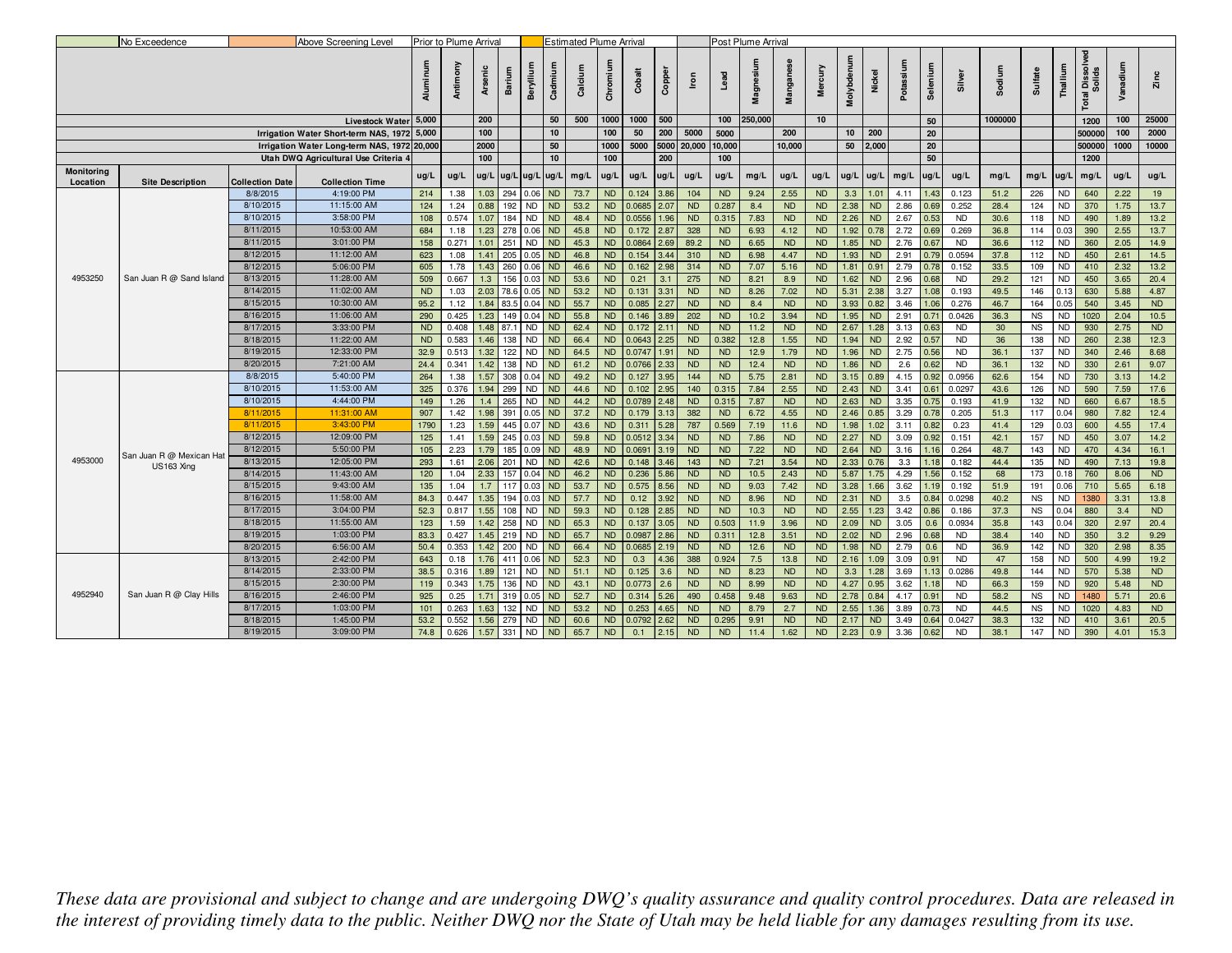## **Comparison of San Juan River Raw Water Data with Screening Values for Aquatic Life Use (Warm-water Fishery) – Dissolved Metals**

|                   | No Exceedence              |                                      | Above Screening Level     |           |                |             |        | Prior to Plume Arrival                                      |                |         |                 | <b>Estimated Plume Arrival</b> |        |               |            |           |           |                | Post Plume Arrival |           |           |                  |             |        |            |                  |                |
|-------------------|----------------------------|--------------------------------------|---------------------------|-----------|----------------|-------------|--------|-------------------------------------------------------------|----------------|---------|-----------------|--------------------------------|--------|---------------|------------|-----------|-----------|----------------|--------------------|-----------|-----------|------------------|-------------|--------|------------|------------------|----------------|
|                   |                            |                                      |                           | Aluminum  | Antimony       | Arsenic     | Barium | Beryllium                                                   | Cadmium        | Calcium | Chromium        | Cobalt                         | Copper | Iron          | Lead       | Magnesium | Manganese | Mercury        | Molyebdenum        | Nickel    | Potassium | Seleniu          | Silver      | Sodium | Thallium   | Vanadium         | Zinc           |
|                   |                            | Utah Aquatic Life Use Criteria 1-hr  |                           | 750       |                | 340         |        |                                                             | $\overline{2}$ |         | 570             |                                | 13     | 1,000         | 65         |           |           |                |                    | 468       |           | 18.4             | 1.6         |        |            |                  | 120            |
|                   |                            | Utah Aquatic Life Use Criteria 4-day |                           | 87        |                | 150         |        |                                                             | 0.25           |         | $\overline{74}$ |                                | 9      | 1,000         | 2.5        |           |           | 0.01           |                    | 52        |           | 4.6              |             |        |            |                  | $\frac{1}{20}$ |
| <b>Monitoring</b> |                            | Collection                           | Collection                | ug/L      | ug/L           |             |        | $\lfloor$ ug/L $\lfloor$ ug/L $\lfloor$ ug/L $\lfloor$ ug/L |                | mg/L    | ug/L            | ug/L                           | ug/L   | $ug/L$ $ug/L$ |            | ug/L      | ug/L      | ug/L           | ug/L               | ug/L      | ug/L      | $ug/L$ $ug/L$    |             | ug/L   |            | $ug/L$ ug/L ug/L |                |
| Location          | <b>Site Description</b>    | Date<br>8/8/2015                     | <b>Time</b><br>1:23:00 PM | 217       | 0.524          | 1.34        | 222    | 0.04                                                        | <b>ND</b>      | 51.5    | <b>ND</b>       | 0.127                          | 2.24   | 95.8          | <b>ND</b>  |           | 7.85 2.94 | <b>ND</b>      | 1.87               | <b>ND</b> | 2.96      | 0.72             | <b>ND</b>   | 32.2   | <b>NDI</b> |                  | 4.86 15.3      |
|                   |                            | 8/9/2015                             | 12:02:00 PM               | 258       | $0.341$ $0.63$ |             | 274    | <b>ND</b>                                                   | <b>ND</b>      | 50.6    | <b>ND</b>       | 0.0817                         | 2.48   | 119           | <b>ND</b>  |           | 6.86 2.69 | <b>ND</b>      | 2.01               | <b>ND</b> |           | $2.61$ 0.56 0.03 |             | 28.5   | <b>NDI</b> |                  | 1.76 18.5      |
|                   |                            | 8/9/2015                             | 9:02:00 PM                | 329       | $0.347$ 0.95   |             | 341    | 0.04                                                        | <b>ND</b>      | 46      | <b>ND</b>       | 0.139                          | 3.47   | 198           | 0.27       | 6.3       | 4.14      | <b>ND</b>      | 1.94               | <b>ND</b> | 2.38      | 0.54             | <b>ND</b>   | 30     | <b>ND</b>  | $2.07$ 15.4      |                |
|                   |                            | 8/10/2015                            | 9:11:00 AM                | 172       | $0.458$ 0.99   |             | 233    | <b>ND</b>                                                   | <b>ND</b>      | 44.6    | <b>ND</b>       | 0.0673                         | 3.21   |               | 103 0.39   |           | 6.01 1.64 | <b>ND</b>      | 2.03               | <b>ND</b> |           | $2.51$ 0.58      | <b>ND</b>   | 34.1   | <b>ND</b>  |                  | $1.74$ 19.7    |
|                   |                            | 8/10/2015                            | 2:06:00 PM                | 050       | 0.711          | 1.3         | 220    | 0.09                                                        | <b>ND</b>      | 44.2    | <b>ND</b>       | 0.407                          | 3.35   | 732           | 1.04       | 6.02      | 12.8      | <b>ND</b>      | 1.92               | 0.84      |           | 2.72 0.65 0.06   |             | 35.1   | <b>ND</b>  | 3.64             | 18             |
|                   |                            | 8/11/2015                            | 8:50:00 AM                | 3290      | 0.364          | 1.72        | 451    | 0.1                                                         | <b>ND</b>      | 39.8    | <b>ND</b>       | 0.488                          | 4.85   | 1520          | $\sim$ 1.1 | 5.05      | 19        | 0.02           | 1.65               | 1.19      |           | 0.97             | <b>ND</b>   | 43.7   | <b>ND</b>  |                  | $3.9$ 19.1     |
|                   |                            | 8/11/2015                            | 1:17:00 PM                | 720       | 0.0516         | 1.33        | 334    | <b>ND</b>                                                   | <b>ND</b>      | 41.7    | <b>ND</b>       | 0.155                          | 3.03   | 366           | 0.27       | 5.11      | 5.1       | <b>ND</b>      | 1.58               | <b>ND</b> | 2.91      | 0.76             | <b>ND</b>   | 37     | <b>ND</b>  |                  | $2.46$ 14.9    |
|                   | San Juan R @ US160 Xing in | 8/12/2015                            | 9:50:00 AM                | 104       | $0.586$ 0.88   |             | 178    | <b>ND</b>                                                   | <b>ND</b>      | 52.1    | <b>ND</b>       | $0.0614$ 2.39                  |        | <b>ND</b>     | <b>ND</b>  | 7.2       | <b>ND</b> | <b>ND</b>      | 1.47               | <b>ND</b> |           | 2.79 0.78 0.03   |             | 30.3   | <b>ND</b>  |                  | $1.9$ 14.8     |
| 4954000           | CO                         | 8/12/2015                            | 2:04:00 PM                | 155       | $0.548$ 1.21   |             | 151    | <b>ND</b>                                                   | <b>ND</b>      | 47.9    |                 | ND 0.0478                      | 2.61   | <b>ND</b>     | <b>ND</b>  |           | 6.97 1.82 | <b>ND</b>      | 1.48               | <b>ND</b> |           | $2.74$ 0.73      | <b>ND</b>   | 27.3   | <b>ND</b>  |                  | 2.87 16.5      |
|                   |                            | 8/13/2015                            | 10:01:00 AM               | 257       | 0.158          | 1.25        | 213    | 0.03                                                        | <b>ND</b>      | 48.3    | <b>ND</b>       | 0.122                          | 3.67   | 148           | 0.37       | 6.48      | 3.16      | <b>ND</b>      | 1.89               | <b>ND</b> | 2.87      | 0.86             | <b>ND</b>   | 42.5   | <b>ND</b>  |                  | $2.1$ 21.9     |
|                   |                            | 8/14/2015                            | 2:33:00 PM                | 64.8      | 0.421          | 1.7         | 72.3   | 0.04                                                        | <b>ND</b>      | 53.4    | <b>ND</b>       | 0.133                          | 3.86   | <b>ND</b>     | <b>ND</b>  | 6.61      | 1.8       | N <sub>D</sub> | 3.65               | 3.14      | 3.66      |                  | <b>ND</b>   | 52.4   | 0.04       | 4.11             | <b>ND</b>      |
|                   |                            | 8/15/2015                            | 12:04:00 PM               | 47.5      | $0.445$ 1.36   |             | 65.2   | <b>ND</b>                                                   | <b>ND</b>      | 52.8    | <b>ND</b>       | 0.052                          | 1.35   | <b>ND</b>     | <b>ND</b>  | 7.91      | <b>ND</b> | <b>ND</b>      | 2.25               | <b>ND</b> | 2.61      | 0.61             | <b>ND</b>   | 25.9   | <b>ND</b>  | 2.61             | <b>ND</b>      |
|                   |                            | 8/16/2015                            | 9:15:00 AM                | 54.4      |                | $1.12$ 0.88 | 179    | 0.04                                                        | <b>ND</b>      | 53.9    | <b>ND</b>       | <b>ND</b>                      | 2.91   | <b>ND</b>     | <b>ND</b>  | 8.18      | <b>ND</b> | <b>ND</b>      | 1.72               | <b>ND</b> | 2.54      |                  | $0.6$ 0.19  | 26.1   | <b>ND</b>  |                  | $1.92$ 12.6    |
|                   |                            | 8/18/2015                            | 9:56:00 AM                | 23.9      | 0.689          | 1.31        | 148    | <b>ND</b>                                                   | <b>ND</b>      | 57.5    |                 | ND 0.0869                      | 2.27   | <b>ND</b>     | 0.29       | 9.82      | <b>ND</b> | <b>ND</b>      | 1.74               | <b>ND</b> | 2.5       |                  | 0.59 0.04   | 33.4   | <b>ND</b>  |                  | $1.88$ 12.3    |
|                   |                            | 8/19/2015                            | 9:30:00 AM                | <b>ND</b> | $0.682$ 1.34   |             | 106    | <b>ND</b>                                                   | <b>ND</b>      | 57.1    | <b>ND</b>       | 0.0697                         | 1.7    | <b>ND</b>     | <b>ND</b>  | 9.98      | <b>ND</b> | <b>ND</b>      | 1.72               | <b>ND</b> |           | 2.54 0.54 0.03   |             | 34.1   | <b>ND</b>  |                  | $1.91$ 8.44    |
|                   |                            | 8/20/2015                            | 9:44:00 AM                | 28.4      | 0.764          | 1.32        | 132    | <b>ND</b>                                                   | <b>ND</b>      | 57      | <b>ND</b>       | 0.0772                         | 1.85   | <b>ND</b>     | <b>ND</b>  | 9.55      | <b>ND</b> | <b>ND</b>      | 1.76               | <b>ND</b> | 2.44      | 0.63             | 0.1         | 33.8   | 0.04       | 1.93             | 8.1            |
|                   |                            | 8/8/2015                             | 2:54:00 PM                | 136       | $0.747$ 1.06   |             | 223    | 0.04                                                        | <b>ND</b>      | 71.5    | <b>ND</b>       | 0.13                           | 2.72   | <b>ND</b>     | <b>ND</b>  | 9.92      | <b>ND</b> | <b>ND</b>      | 2.62               | 0.8       | 3.84      |                  | $1.11$ 0.04 | 43.5   | <b>ND</b>  | 2.54             | 21             |
|                   |                            | 8/10/2015                            | 10:13:00 AM               | 218       |                | $0.66$ 0.94 | 262    | <b>ND</b>                                                   | <b>ND</b>      | 49.8    |                 | ND 0.0764                      | 3.24   | 144           | 0.46       | 7.7       | 3.22      | <b>ND</b>      | 2.03               | <b>ND</b> |           | $2.69$ 0.57 0.05 |             | 32.1   |            | ND 2.13 17.3     |                |
|                   |                            | 8/10/2015                            | 2:58:00 PM                | 94.5      |                | $1.31$ 0.93 | 200    | 0.03                                                        | <b>ND</b>      | 48.6    | <b>ND</b>       | 0.0595                         | 2.48   | <b>ND</b>     | 0.3        | 7.35      | <b>ND</b> | <b>ND</b>      | 2.32               | <b>ND</b> |           | $2.59$ 0.61      | 0.25        | 31.8   | <b>ND</b>  |                  | 1.96 14.6      |
|                   |                            | 8/11/2015                            | 9:44:00 AM                | 462       | $0.568$ 1.17   |             | 314    | <b>ND</b>                                                   | <b>ND</b>      | 44.6    | <b>ND</b>       | 0.127                          | 2.66   | 227           | <b>ND</b>  | 6.49      | 3.31      | N <sub>D</sub> | 1.72               | <b>ND</b> |           | $2.64$ 0.68 0.03 |             | 37.1   | <b>ND</b>  |                  | $2.21$ 12.9    |
|                   |                            | 8/11/2015                            | 2:20:00 PM                | 1400      | 0.136          | 1.25        | 298    | 0.04                                                        | <b>ND</b>      | 44.8    | <b>ND</b>       | 0.24                           | 3.47   | 668           | 0.49       | 6.57      | 9.99      | <b>ND</b>      | 1.72               | 0.95      | 2.96      | 0.74             | <b>ND</b>   | 38.3   | <b>ND</b>  |                  | 2.73 14.3      |
|                   |                            | 8/12/2015                            | 10:37:00 AM               | 67.5      | 0.799          | 1.1         | 202    | 0.03                                                        | <b>ND</b>      | 48.3    | <b>ND</b>       | <b>ND</b>                      | 2.49   | <b>ND</b>     | <b>ND</b>  | 7.23      | <b>ND</b> | <b>ND</b>      | 1.66               | <b>ND</b> | 2.67      |                  | $0.8$ 0.04  | 31.9   | <b>NDI</b> |                  | 1.68 13.5      |
|                   | San Juan R @ Town of       | 8/12/2015                            | 2:57:00 PM                | 375       | $0.822$ $0.91$ |             | 176    | <b>ND</b>                                                   | <b>ND</b>      | 48.9    | <b>ND</b>       | 0.0898                         | 4.34   | 296           | <b>ND</b>  | 7.5       | 2.28      | <b>ND</b>      | 1.64               | <b>ND</b> | 2.84      |                  | $0.72$ 0.03 | 33.8   | <b>ND</b>  |                  | 1.99 15.9      |
| 4953990           | Montezuma                  | 8/13/2015                            | 4:46:00 PM                | 330       |                | $1.88$ 1.28 | 240    | 0.07                                                        | <b>ND</b>      | 49.4    | <b>ND</b>       | 0.18                           | 3.75   | 192           | <b>ND</b>  | 8.08      | 5.3       | <b>ND</b>      | 1.91               | 0.98      |           | 2.62 0.98 0.24   |             | 32.9   |            | $0.03$ 3.12 32.7 |                |
|                   |                            | 8/14/2015                            | 9:55:00 AM                | 24.8      | $0.582$ 1.27   |             | 85.1   | 0.04                                                        | <b>ND</b>      | 55.1    | <b>ND</b>       | 0.146                          | 3.79   | <b>ND</b>     | <b>ND</b>  | 7.81      | <b>ND</b> | N <sub>D</sub> | 2.84               | 1.76      |           | 3.51 0.99 0.04   |             | 53     |            | $0.03$ 3.07      | <b>ND</b>      |
|                   |                            | 8/15/2015                            | 11:31:00 AM               | 68.1      | 0.642          | 1.58        | 73.6   | 0.04                                                        | <b>ND</b>      | 55      | <b>ND</b>       | 0.244                          | 4.38   | <b>ND</b>     | <b>ND</b>  | 8.57      | 3.36      | <b>ND</b>      | 2.43               | 1.09      | 3.16      |                  | 0.89 0.07   | 35.8   | <b>NDI</b> | 3.54             | <b>ND</b>      |
|                   |                            | 8/16/2015                            | 10:02:00 AM               | 61.8      | $0.835$ 1.17   |             | 145    | 0.06                                                        | <b>ND</b>      | 57.5    | <b>ND</b>       | 0.092                          | 3.01   | <b>ND</b>     | <b>ND</b>  | 9.36      | <b>ND</b> | <b>ND</b>      | 1.99               | <b>ND</b> | 2.96      |                  | $0.67$ 0.28 | 30.3   | 0.05       |                  | $2.16$ 9.78    |
|                   |                            | 8/17/2015                            | 4:07:00 PM                | 27.3      | $0.285$ 1.17   |             | 80.4   | <b>ND</b>                                                   | <b>ND</b>      | 60.2    | <b>ND</b>       | 0.137                          | 1.87   | <b>ND</b>     | <b>ND</b>  | 11.6      | 2.4       | <b>ND</b>      | 1.97               | <b>ND</b> | 2.82      | 0.63             | <b>ND</b>   | 29.4   | <b>NDI</b> | 2.18             | <b>ND</b>      |
|                   |                            | 8/18/2015                            | 8:41:00 AM                | 24.6      | 1.02           | 1.19        | 197    | 0.03                                                        | <b>ND</b>      | 62.7    | <b>ND</b>       | 0.0974                         | 3.44   | <b>ND</b>     | 0.32       | 12.7      | <b>ND</b> | <b>ND</b>      | 2.07               | <b>ND</b> |           | 2.64 0.63 0.14   |             | 35.4   | 0.08       |                  | $2.29$ 14.8    |
|                   |                            | 8/19/2015                            | 8:15:00 AM                | <b>ND</b> | $0.947$ 1.22   |             | 141    | <b>ND</b>                                                   | <b>ND</b>      | 63.1    | <b>ND</b>       | 0.0794                         | 1.67   | <b>ND</b>     | <b>ND</b>  | 13.7      | <b>ND</b> | <b>ND</b>      | 1.99               | <b>ND</b> |           | $2.67$ 0.65      | 0.1         | 37.7   | 0.03       |                  | $2.3$ 9.64     |
|                   |                            | 8/20/2015                            | 8:59:00 AM                | <b>ND</b> | 0.994          | 1.4         | 128    | <b>ND</b>                                                   | <b>ND</b>      | 62.7    | <b>ND</b>       | 0.071                          | 1.93   | <b>ND</b>     | <b>ND</b>  | 13.4      | <b>ND</b> | <b>ND</b>      | 1.8                | <b>ND</b> | 2.62      | 0.66             | <b>ND</b>   | 37.5   | <b>ND</b>  |                  | $2.14$ 6.64    |